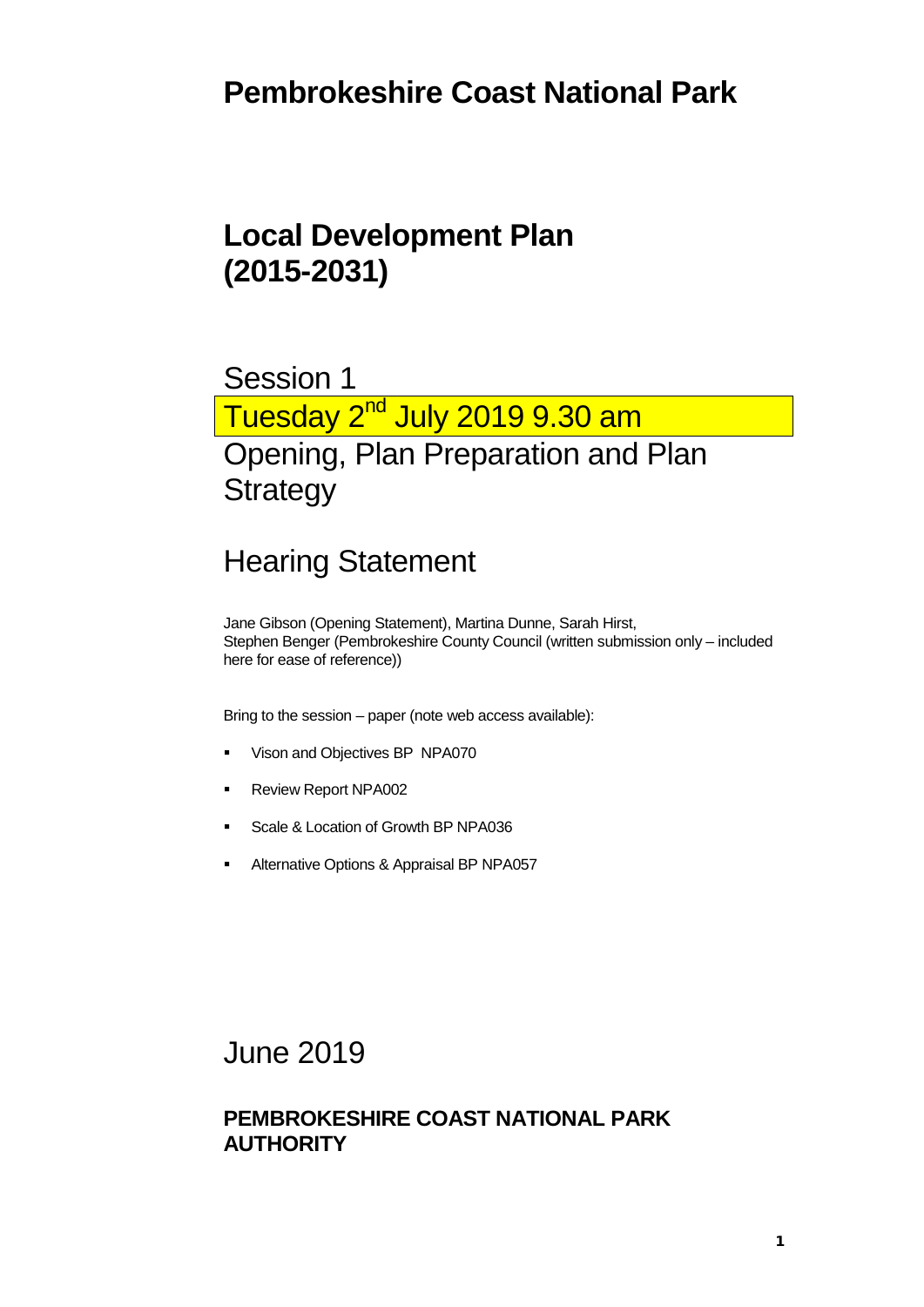| Session/Matter 1 - Plan Preparation and Strategy<br>Tuesday 2 <sup>nd</sup> July 2019 9.30am                                                                                                                                                                                                                                                                                                                                                                                                                                                                                                                                                                                                                                                                                                                                                                                                                                                          |           |
|-------------------------------------------------------------------------------------------------------------------------------------------------------------------------------------------------------------------------------------------------------------------------------------------------------------------------------------------------------------------------------------------------------------------------------------------------------------------------------------------------------------------------------------------------------------------------------------------------------------------------------------------------------------------------------------------------------------------------------------------------------------------------------------------------------------------------------------------------------------------------------------------------------------------------------------------------------|-----------|
| Issue – Is the Local Development Plan legally compliant,<br>and is the LDP Strategy justified and likely to be effective in<br>ensuring that development needs of the Pembrokeshire<br>Coast National Park can be met throughout the Plan period<br>in a way that contributes to the achievement of sustainable<br>development?                                                                                                                                                                                                                                                                                                                                                                                                                                                                                                                                                                                                                       | <b>MD</b> |
|                                                                                                                                                                                                                                                                                                                                                                                                                                                                                                                                                                                                                                                                                                                                                                                                                                                                                                                                                       |           |
| <b>Plan Preparation</b><br>1. Has the Plan been prepared in accordance with the<br>necessary procedural requirements?                                                                                                                                                                                                                                                                                                                                                                                                                                                                                                                                                                                                                                                                                                                                                                                                                                 |           |
| <b>NPA Response:</b> The LDP has been prepared in<br>accordance with the statutory procedures under Section<br>64(5) (a) of the 2004 Act and associated regulations.<br>Section 64(5) of the 2004 Act asks that the requirements of<br>Sections 62 and 63 and regulations under Section 77 are<br>satisfied.                                                                                                                                                                                                                                                                                                                                                                                                                                                                                                                                                                                                                                          |           |
| Section 62 sets out 9 subsections on the Local<br>Development Plan.                                                                                                                                                                                                                                                                                                                                                                                                                                                                                                                                                                                                                                                                                                                                                                                                                                                                                   |           |
| The Plan has been prepared in accordance with each of the<br>subsections of Section 62 where they are relevant. The<br>exceptions are:                                                                                                                                                                                                                                                                                                                                                                                                                                                                                                                                                                                                                                                                                                                                                                                                                |           |
| Subsection (3A) (a) and (5) requires the publication of<br>п<br>the National Development Plan Framework for Wales<br>which has not been published at this time.<br>Subsection (3A) (b) and 5(ba) requires compliance<br>п<br>with any relevant strategic development plan. None<br>have been prepared for West Wales at this time.<br>Subsection 5(bb) requires the publication of Area<br>п<br>Statements under the Environment Wales Act 2016<br>which have not been prepared at this time.<br>Subsection 5(c) refers to a Regional Spatial Strategy<br>п<br>in the region which does not exist.<br>Subsections 8 and 9 refer to the Plan at the point of<br>٠<br>adoption and when Local Development Plans expire.<br>Section 63 refers to preparation requirements which<br>٠<br>are set out in 7 subsections.<br>Subsection (1)(a) asks is the Plan compliant with the<br>п<br>Authority's Community Involvement Scheme (see<br>question below)? |           |
| The Plan has been prepared in accordance with the<br>Community Involvement Scheme as set out in the<br>Delivery Agreement - NPA001 - to date. The Inspector<br>may wish to note that 2 venues were closed down that<br>had been advertised as being available to view the                                                                                                                                                                                                                                                                                                                                                                                                                                                                                                                                                                                                                                                                             |           |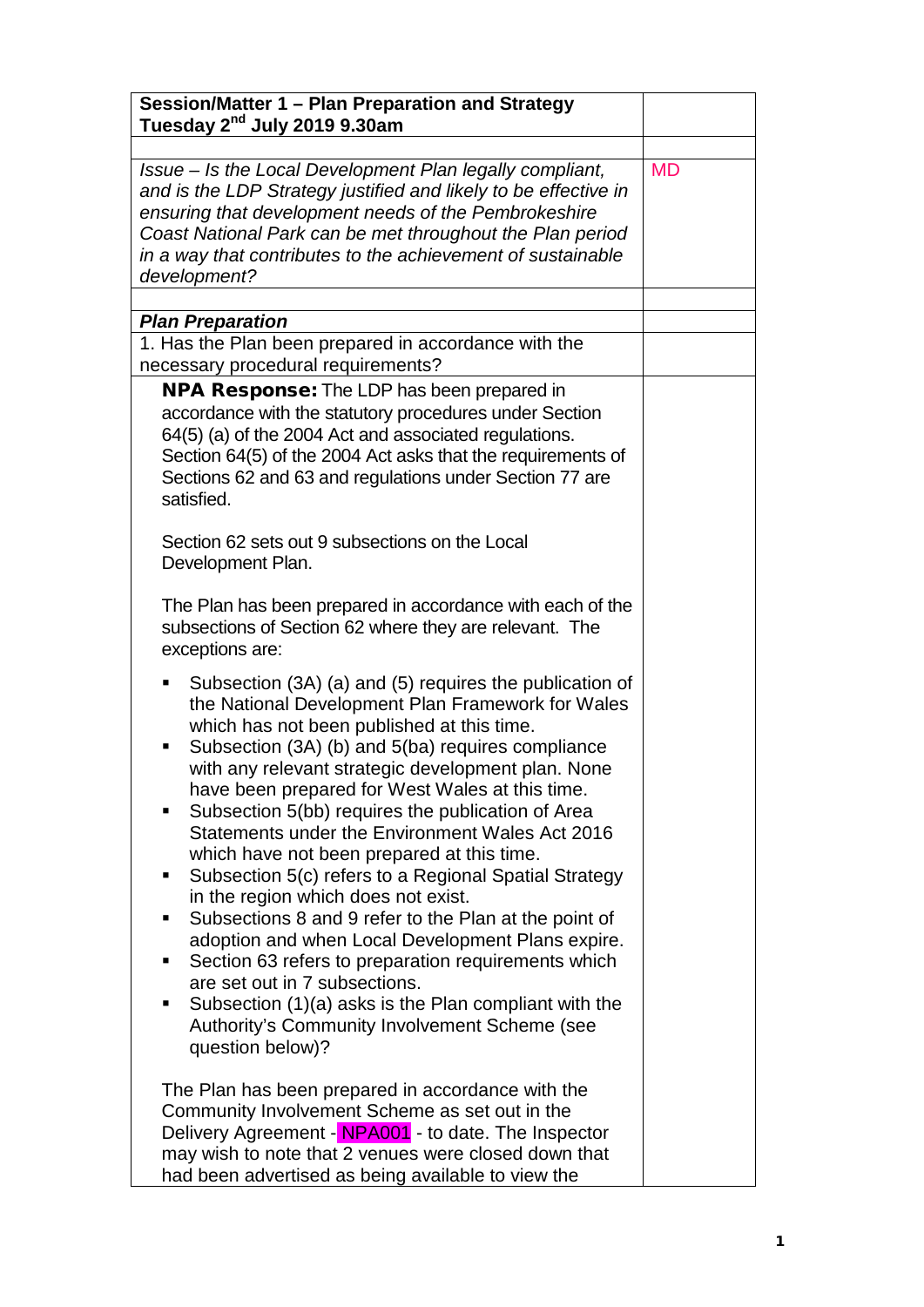| documentation $-$ Tenby (31 <sup>st</sup> March 2017) and Newport<br>Information Centres $(9th$ November 2018). The Authority |  |
|-------------------------------------------------------------------------------------------------------------------------------|--|
| sought to assist those that required paper copies of                                                                          |  |
| documents as a result.                                                                                                        |  |
| Subsection (1)(b) asks that the Authority is                                                                                  |  |
|                                                                                                                               |  |
| compliant with the timetable for preparation of the                                                                           |  |
| Local Development Plan? The answer is yes. The                                                                                |  |
| Inspector may wish to note that the Authority has                                                                             |  |
| needed to take advantage of the 2 months                                                                                      |  |
| slippage allowance when progressing the Plan.                                                                                 |  |
| The subsection also asks regarding the timetable                                                                              |  |
| for adoption of the Local Development Plan which                                                                              |  |
| is programmed for the end for the end of                                                                                      |  |
| 2019/New Year 2020. This will need to be                                                                                      |  |
| confirmed or otherwise at the close of the Hearing                                                                            |  |
| Sessions.                                                                                                                     |  |
| Subsection (2) and (3) relates to who has been<br>٠                                                                           |  |
| engaged and whether the Authority acted in                                                                                    |  |
| accordance with the Assembly's prescriptions.                                                                                 |  |
| Appendix 4 of the Delivery Agreement sets out the                                                                             |  |
| main consultee groups that were engaged and is                                                                                |  |
| compliant with Annex B of the Local Development                                                                               |  |
| Plan Manual 2015.                                                                                                             |  |
| Subsection (4) and (5) and (6) refers to need to<br>٠                                                                         |  |
| agree the Delivery Agreement with the Assembly                                                                                |  |
| (or be directed to change it). It was agreed on                                                                               |  |
| 25 <sup>th</sup> July 2016 without the need for a Direction.                                                                  |  |
| Subsection (7) refers to the how a Delivery<br>٠                                                                              |  |
| Agreement should be prepared as prescribed by                                                                                 |  |
| the Assembly. The Authority has complied with                                                                                 |  |
| the procedures set out in the Regulations and in                                                                              |  |
| the Local Development Manual. PGD01                                                                                           |  |
|                                                                                                                               |  |
| Section 77 refers to the Assembly preparing Regulations on                                                                    |  |
| the preparation of Local Development Plans. Two sets of                                                                       |  |
| Regulations are relevant the 2005 and 2015 Regulations.                                                                       |  |
| The Local Development Plan preparation has been<br>prepared in accordance with both.                                          |  |
|                                                                                                                               |  |
| The Consultation Report provides further detail<br>- on                                                                       |  |
| <b>NPA017</b><br>compliance.                                                                                                  |  |
| a) Has the Plan been prepared in accordance with the                                                                          |  |
| Delivery Agreement, including the Community                                                                                   |  |
| <b>Involvement Scheme?</b>                                                                                                    |  |
| <b>NPA Response:</b> Yes the Plan has been prepared in                                                                        |  |
| accordance with the Community Involvement Scheme                                                                              |  |
| as set out in the Delivery Agreement to date - NPA001.                                                                        |  |
| Please see response above for more detail.                                                                                    |  |
| b) Has the Plan been subject to a robust Sustainability                                                                       |  |
| Appraisal, Strategic Environmental Assessment and                                                                             |  |
| <b>Habitats Regulations Assessment/Appropriate</b>                                                                            |  |
| Assessment?                                                                                                                   |  |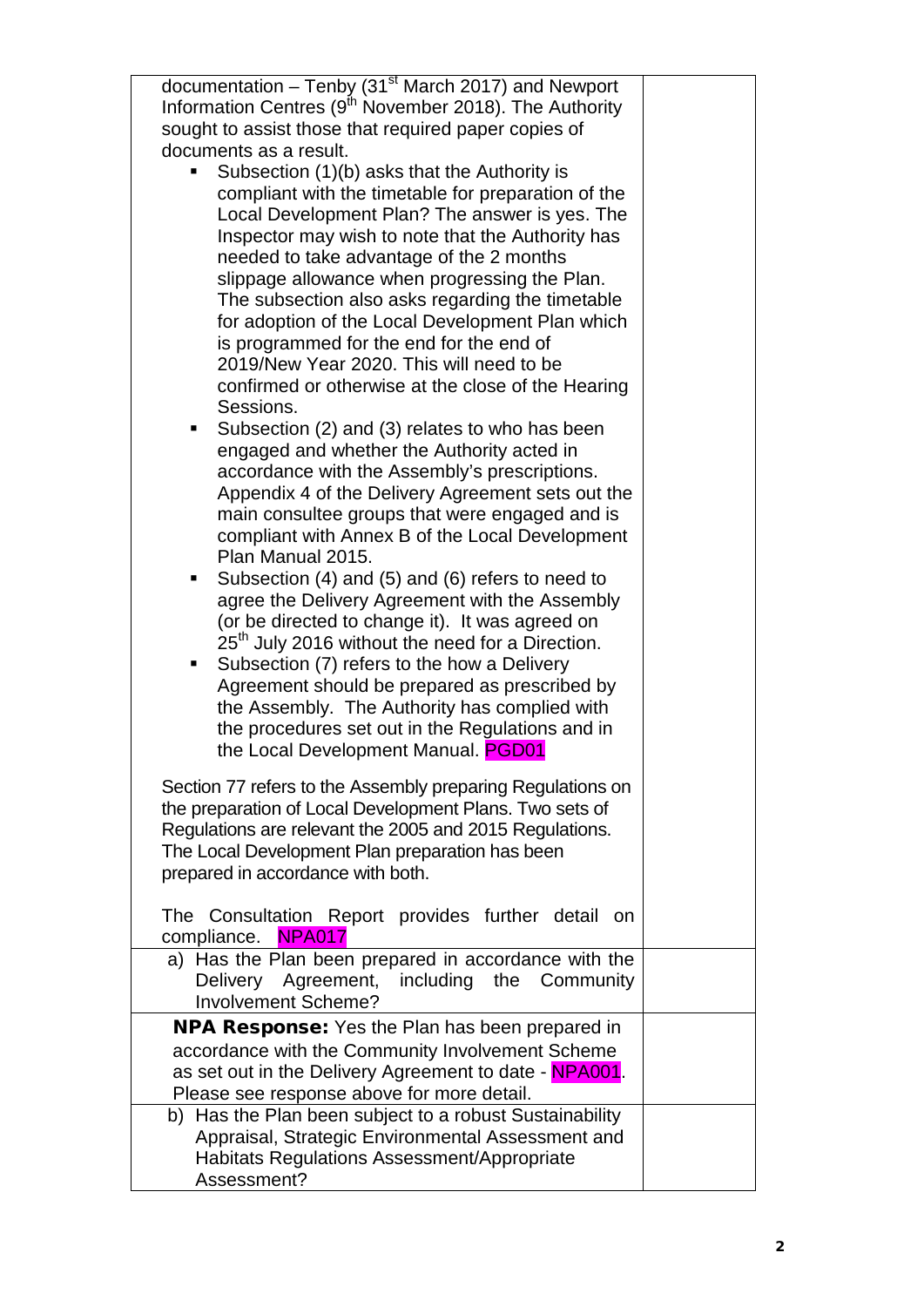| <b>NPA Response:</b> Yes. A Scoping Report and an<br>Appraisal for the Preferred Strategy and Deposit Plan<br>(NPA008 to NPA014) has been undertaken. The<br>implications of the Focussed Changes have also been<br>considered in NPA022 - Focussed Changes November<br>2018. The Sustainability Appraisal includes the<br>Strategic Environmental Appraisal. A Habitats<br>Regulation Assessment has also been undertaken<br>(NPA015).<br>c) Has the Plan been informed by a robust                                                                                                                                                                                                                       |  |
|------------------------------------------------------------------------------------------------------------------------------------------------------------------------------------------------------------------------------------------------------------------------------------------------------------------------------------------------------------------------------------------------------------------------------------------------------------------------------------------------------------------------------------------------------------------------------------------------------------------------------------------------------------------------------------------------------------|--|
| consideration of reasonable alternatives?                                                                                                                                                                                                                                                                                                                                                                                                                                                                                                                                                                                                                                                                  |  |
| <b>NPA Response:</b> The Sustainability Appraisal sets out<br>the assessment of various alternative policy options. In<br>summary each of the strategy policies have had more<br>than one policy option considered (except for Policy 1<br>which relies on National Park legislation and Policy 57<br>Sustainable Transport where issues raised didn't<br>suggest a need consider more than one policy option).<br>Please see paragraph 4.10 of <b>Exam 6</b> (Local<br>Development Plan 2 Focussed Changes and PPW10<br>edits) for more information also.<br>The Alternative Options & Appraisal Background Paper<br>provides a further appraisal of options in terms of the<br>soundness tests (NPA057). |  |
| d) Has the Plan had regard to the requirements of the<br>Well-being of Future Generations Act (Wales) 2015?                                                                                                                                                                                                                                                                                                                                                                                                                                                                                                                                                                                                |  |
| In complying with the Well-being of Future Generations<br>Act the Plan's preparation has been primarily guided<br>through the application of the Act via:<br>The Sustainability Appraisal (NPA008 to NPA014)<br>п<br>The Equalities Impact Assessment (NPA016)<br>п<br>The defining of the Vision and objectives of the Plan<br>п<br>(NPA070)<br>The application of Planning Policy Wales 9 and 10<br>п<br>(through potential Matters Arising Changes).<br>(Exam05 and Exam06)<br>The Pembrokeshire Local Wellbeing Plan itself.<br>e) Has the Plan been subject to an Equality Impact                                                                                                                     |  |
| Assessment?                                                                                                                                                                                                                                                                                                                                                                                                                                                                                                                                                                                                                                                                                                |  |
| NPA Response: Yes (NPA016)<br>2. Does the Plan provide an accurate and consistent                                                                                                                                                                                                                                                                                                                                                                                                                                                                                                                                                                                                                          |  |
| description of the Plan area?                                                                                                                                                                                                                                                                                                                                                                                                                                                                                                                                                                                                                                                                              |  |
| <b>NPA Response:</b> Yes. The Authority has sought<br>through the first and second Plan to provide a Park<br>Portrait identifying current issues both spatially and in<br>terms of themes, and to identify a land use planning                                                                                                                                                                                                                                                                                                                                                                                                                                                                             |  |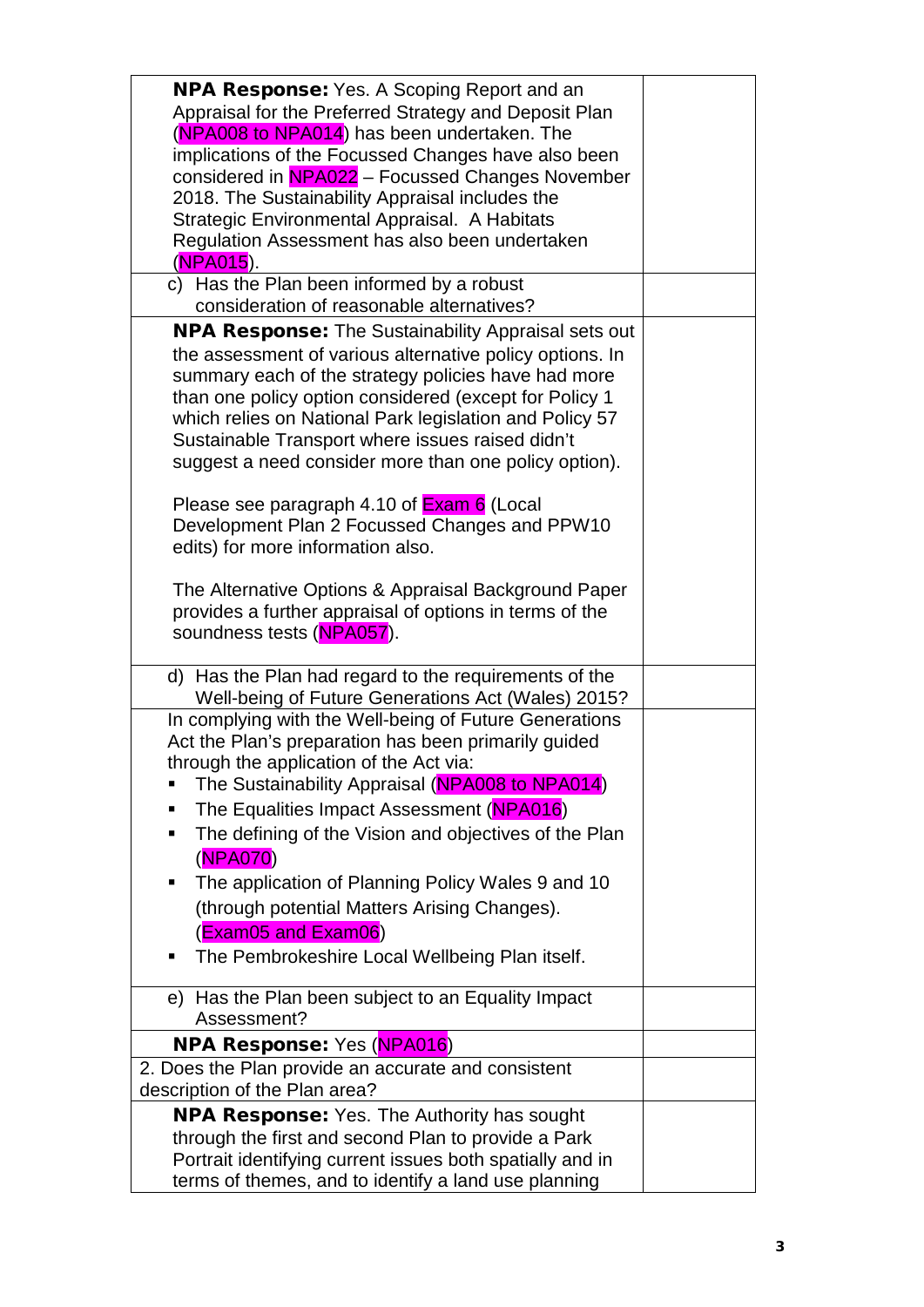| vision for the future. The objectives policy responses                                                       |           |
|--------------------------------------------------------------------------------------------------------------|-----------|
| and outcomes flow from this.                                                                                 |           |
| a) Is the format of the Plan, particularly in relation to the                                                |           |
| numbering of strategic and non-strategic policies,                                                           |           |
| referencing in policies and use of footnotes, clear                                                          |           |
| and consistent?                                                                                              |           |
| <b>NPA Response:</b> Yes the format, through colour                                                          |           |
| coding strategic policies and non-strategic policies                                                         |           |
| provides clarity. Please see paragraph 4.9 <b>Exam06</b>                                                     |           |
| Local Development Plan with Focussed Changes and                                                             |           |
| PPW edits. There is one overarching policy in relation                                                       |           |
| to national park purposes. In terms of cross referencing                                                     |           |
| in policies the aim has been to direct the reader from<br>strategic policies to non-strategic policies where |           |
| needed. Generic cross referencing to standard                                                                |           |
| development management policies has been avoided                                                             |           |
| with only specific development management issues for                                                         |           |
| that form of development highlighted in the reasoned                                                         |           |
| justification where necessary. Footnotes cover cross                                                         |           |
| references to national planning policy, legislation or                                                       |           |
| highlighting where more information can be found.                                                            |           |
|                                                                                                              |           |
| This format approach is consistent with Local                                                                |           |
| Development Plan 1 (NPA074) and Local Development                                                            |           |
| Plan 2 will most likely have almost the same readership.                                                     |           |
|                                                                                                              |           |
| <b>Vision, Objectives and Strategy</b>                                                                       | <b>MD</b> |
| 3. Is the Plan's Vision sufficiently aspirational and locally                                                |           |
| specific to form the basis for planning to 2031?                                                             |           |
| NPA Response: Yes. The need to review the Vision                                                             |           |
| was considered against the backdrop of the Review                                                            |           |
| Report NPA002 and any consequential edits required.                                                          |           |
| The strategy of the Plan remained substantially intact                                                       |           |
| with issues regarding housing land supply and                                                                |           |
| allocations being the primary driver for review. The                                                         |           |
| vision is shared with the Management Plan 2015 to<br>2019 which is the overarching document for the Plan     |           |
| area. The vision was also considered against new                                                             |           |
| strategic strategies - NPA070. The emerging                                                                  |           |
| replacement Management Plan (Consultation Draft                                                              |           |
| approved at the National Park Authority Meeting of 6 <sup>th</sup>                                           |           |
| June 2019) cross refers to Local Development Plan 2.                                                         |           |
| a) Was the Vision reviewed as part of the replacement                                                        |           |
| plan making process, and has it had regard to the                                                            |           |
| NPA Management Plan and Single Integrated Plan?                                                              |           |
| NPA Response: Yes. Please see previous response                                                              |           |
| and paragraph 23 of the Vision and Objectives                                                                |           |
| Background Paper (NPA070).                                                                                   |           |
| 4. Are the Plan's objectives SMART and capable of                                                            |           |
| delivering on the identified Vision?<br><b>NPA Response:</b> Yes. (See response to Q5d) below.               |           |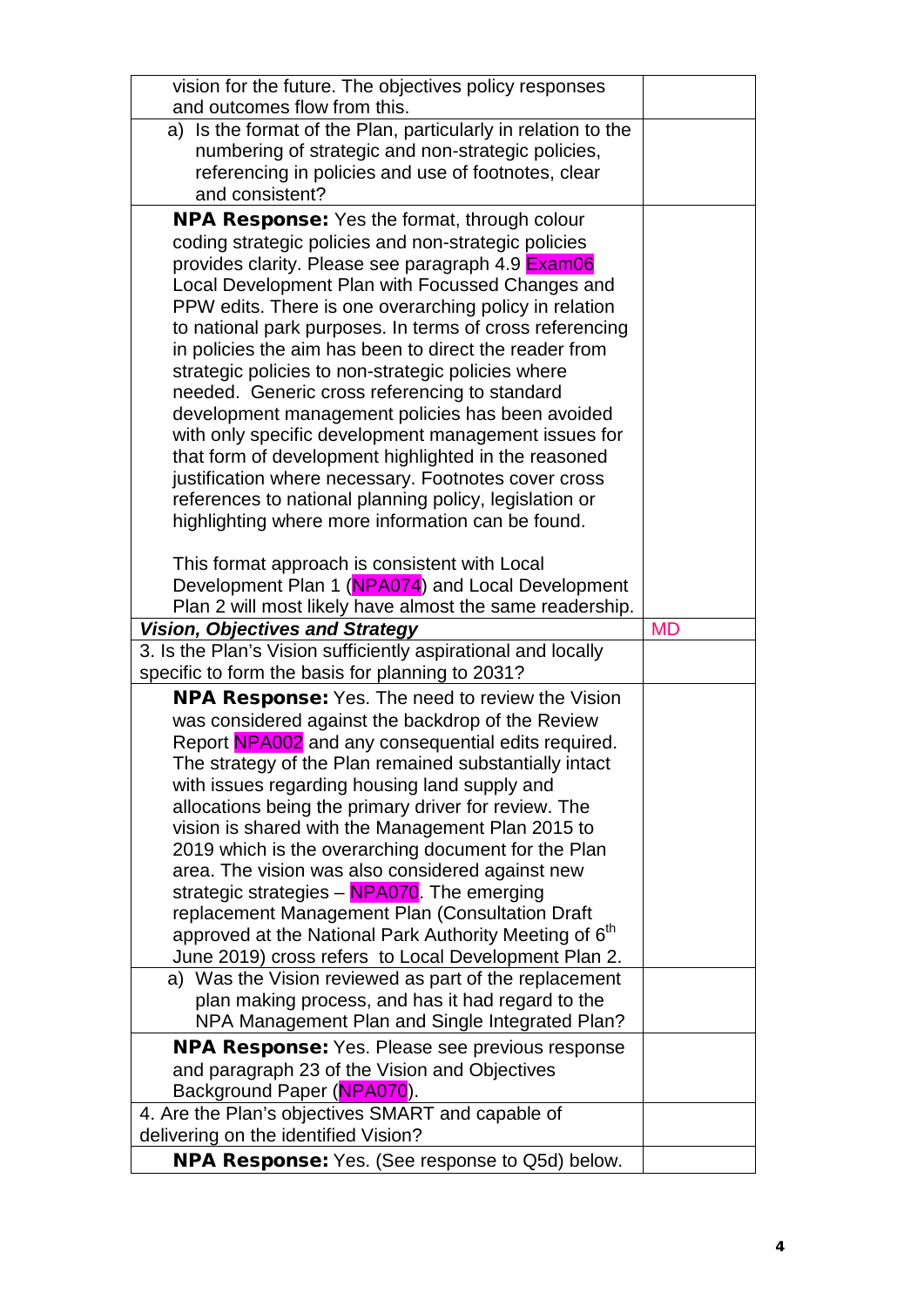| a) Were they reviewed as part of the replacement plan<br>making process?                                                                                                                                                                                                                                                                                                                                                                                                                                                                                                               |  |
|----------------------------------------------------------------------------------------------------------------------------------------------------------------------------------------------------------------------------------------------------------------------------------------------------------------------------------------------------------------------------------------------------------------------------------------------------------------------------------------------------------------------------------------------------------------------------------------|--|
| <b>NPA Response:</b> Yes. Please see Vision & Objectives<br>Background Paper NPA070 paragraph 20 for further<br>advice.                                                                                                                                                                                                                                                                                                                                                                                                                                                                |  |
| b) Should Objective E be amended to make reference<br>to the need to sustain local communities?                                                                                                                                                                                                                                                                                                                                                                                                                                                                                        |  |
| <b>NPA Response:</b> Please see <b>NPA19</b> response to<br>representation 2708/13.                                                                                                                                                                                                                                                                                                                                                                                                                                                                                                    |  |
| 5. Does the Plan's Strategy represent an appropriate<br>approach for delivering, managing and distributing growth<br>over the Plan period?                                                                                                                                                                                                                                                                                                                                                                                                                                             |  |
| <b>NPA Response:</b> Various policy options have been<br>considered for the Plan's preparation when first<br>prepared as LDP1. No fundamental issues arose<br>except with the delivery of housing and the approach to<br>providing housing in the countryside which this Plan has<br>sought to address. The Alternative Options and<br>Appraisal Background Paper provides more detail on<br>the spatial, strategy and policy options considered -<br>NPA057. The Review Report also describes the main<br>issues arising that needed to be addressed through<br>Plan review - NPA002. |  |
| a) Should the Plan include a Key Diagram?                                                                                                                                                                                                                                                                                                                                                                                                                                                                                                                                              |  |
| <b>NPA Response:</b> Please see <b>NPA23</b> (Focussed<br>Changes Consultation Response) NPA response to<br>1569/FC01.                                                                                                                                                                                                                                                                                                                                                                                                                                                                 |  |
| b) How has the Strategy been derived, was it reviewed<br>as part of the replacement plan making process and<br>is it based on robust evidence?                                                                                                                                                                                                                                                                                                                                                                                                                                         |  |
| <b>NPA Response:</b> Please see response to Q3. The<br>Review Report also sets out how the evidence on which<br>the Plan is based required updating or where further<br>evidence was also needed - Chapter E. Chapter F also<br>advises regarding contextual changes to address. The<br>Plan was subject to a full review so all elements of<br>evidence were considered for their robustness going<br>forward for LDP2 preparation.                                                                                                                                                   |  |
| c) What are the key components of the Strategy and<br>how do they interact?                                                                                                                                                                                                                                                                                                                                                                                                                                                                                                            |  |
| <b>NPA Response:</b> Paragraph 4.1 to 4.10 of <b>Exam 06</b><br>Local Development Plan with Focussed Changes and<br>PPW edits - explains the approach to drafting the Plan<br>and the identification of strategy policies. They key<br>components are contained in the Strategy Policies.<br>Paragraph 4.5 refers to taking more of a rural strategy<br>approach to drafting the Plan given its rural context.<br>Exam06                                                                                                                                                               |  |
| Ensuring policies are directed at achieving objectives of                                                                                                                                                                                                                                                                                                                                                                                                                                                                                                                              |  |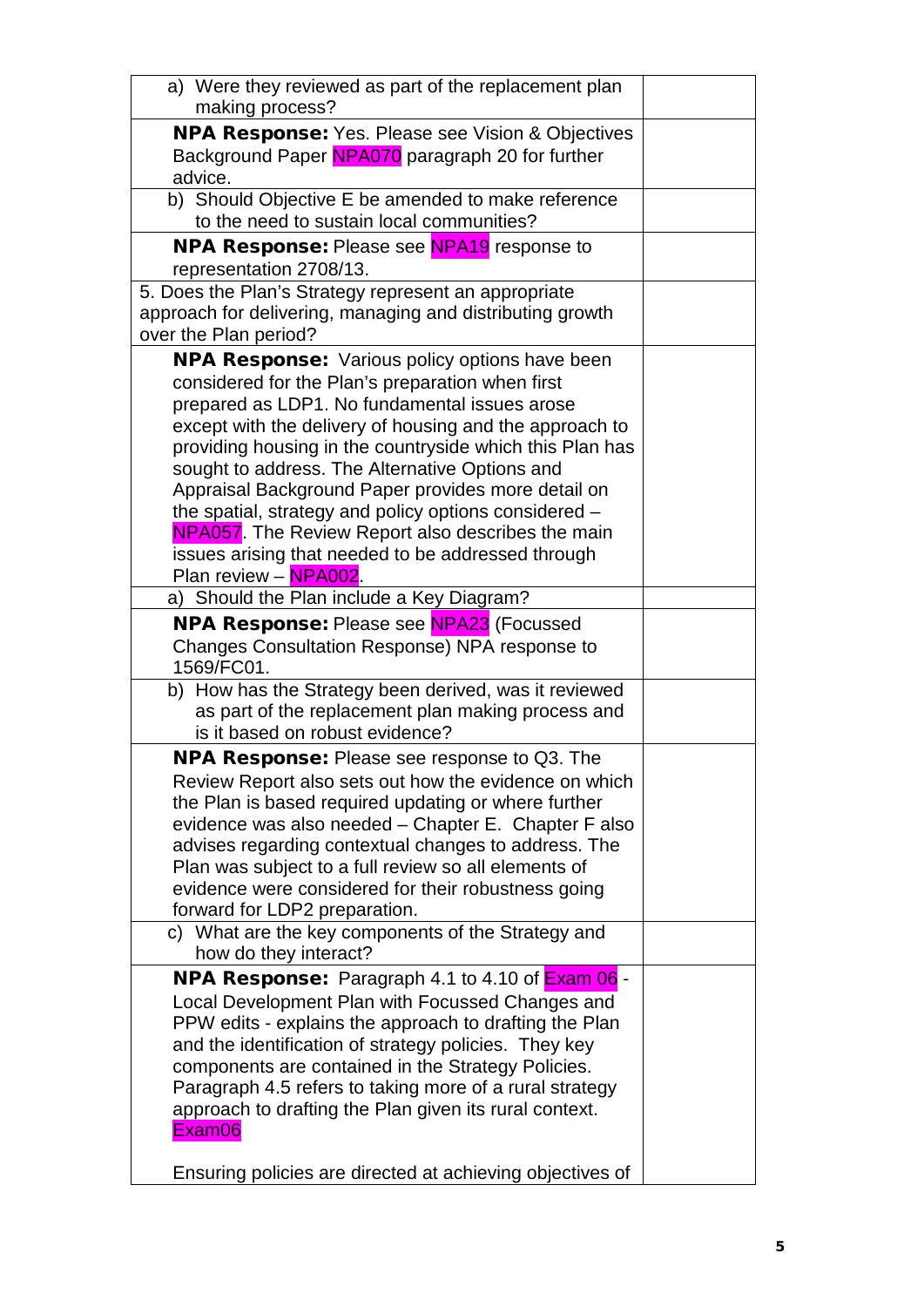| the Plan has been the starting point. The policies of the<br>Plan were also appraised for compatibility against the<br>sustainability appraisal objectives and amendments<br>made to improve performance. This also helps to<br>ensure consistency. The Plan's strategy remains mostly<br>intact from its last iteration and no fundamental issues<br>of conflict arose.                                                                                                                                                                                                                                                                                                                                                                |  |
|-----------------------------------------------------------------------------------------------------------------------------------------------------------------------------------------------------------------------------------------------------------------------------------------------------------------------------------------------------------------------------------------------------------------------------------------------------------------------------------------------------------------------------------------------------------------------------------------------------------------------------------------------------------------------------------------------------------------------------------------|--|
| There will inevitably be policies in the Plan that have the<br>potential to conflict depending on how they interact.<br>The Plan needs to be read as whole – see paragraph<br>1.5 Exam06 - Local Development Plan with Focussed<br>Changes and PPW edits. However, given the statutory<br>purposes of the National Park then all proposals would<br>need to be consistent with the overall strategy policy,<br>Policy 1 'National Park Purposes and Duty'. These<br>purposes are underpinned by the Sandford Principle<br>which asserts primacy of the first purpose over the<br>second in cases of obvious conflict. Any potential for<br>inconsistency when individual proposals are being<br>considered would therefore be overcome. |  |
| Will the Strategy deliver the Vision and Objectives?<br>d)                                                                                                                                                                                                                                                                                                                                                                                                                                                                                                                                                                                                                                                                              |  |
| <b>NPA Response:</b> The strategy manifests itself through<br>the application of various policies of the Plan. Each of<br>the objectives is a product of seeking to address issues<br>identified in the Plan and the Vision for the future. The<br>objectives cross refer to relevant polices and specific<br>outcomes are also identified. These outcomes are<br>reflected in the monitoring indicators for the Plan in<br>Chapter 5.                                                                                                                                                                                                                                                                                                  |  |
| e) How have the spatial and growth elements of the<br>Strategy been derived, and should they be<br>expressed in specific strategy policies?                                                                                                                                                                                                                                                                                                                                                                                                                                                                                                                                                                                             |  |
| <b>NPA Response:</b> The Spatial Strategy derivation is                                                                                                                                                                                                                                                                                                                                                                                                                                                                                                                                                                                                                                                                                 |  |
| summarised in paragraphs 4.14 to 4.24 of the Local<br>Development Plan (NPA Exam 06) and is expressed in<br>Strategy Polices 2 to 7. There are also strategy policies<br>for Scale and Location of Growth, Visitor Economy,<br>Housing, Affordable Housing, Employment and Retail.                                                                                                                                                                                                                                                                                                                                                                                                                                                      |  |
| f) Does the Strategy represent a sustainable approach<br>to planning over the plan period, and does it<br>effectively link transportation, employment and<br>residential growth?                                                                                                                                                                                                                                                                                                                                                                                                                                                                                                                                                        |  |
| <b>NPA Response:</b> The outcomes of the Plan's                                                                                                                                                                                                                                                                                                                                                                                                                                                                                                                                                                                                                                                                                         |  |
| strategy performance in relation to the sustainability<br>objectives are summarised in Alternative Options and<br>Appraisal Background Paper - NPA057. Paragraph<br>4.10 of <b>Exam06</b> (LDP with Focussed Changes & PPW<br>edits) provides an explanation.                                                                                                                                                                                                                                                                                                                                                                                                                                                                           |  |
| g) Has the Strategy been informed by the findings of                                                                                                                                                                                                                                                                                                                                                                                                                                                                                                                                                                                                                                                                                    |  |
| the local housing market assessments?                                                                                                                                                                                                                                                                                                                                                                                                                                                                                                                                                                                                                                                                                                   |  |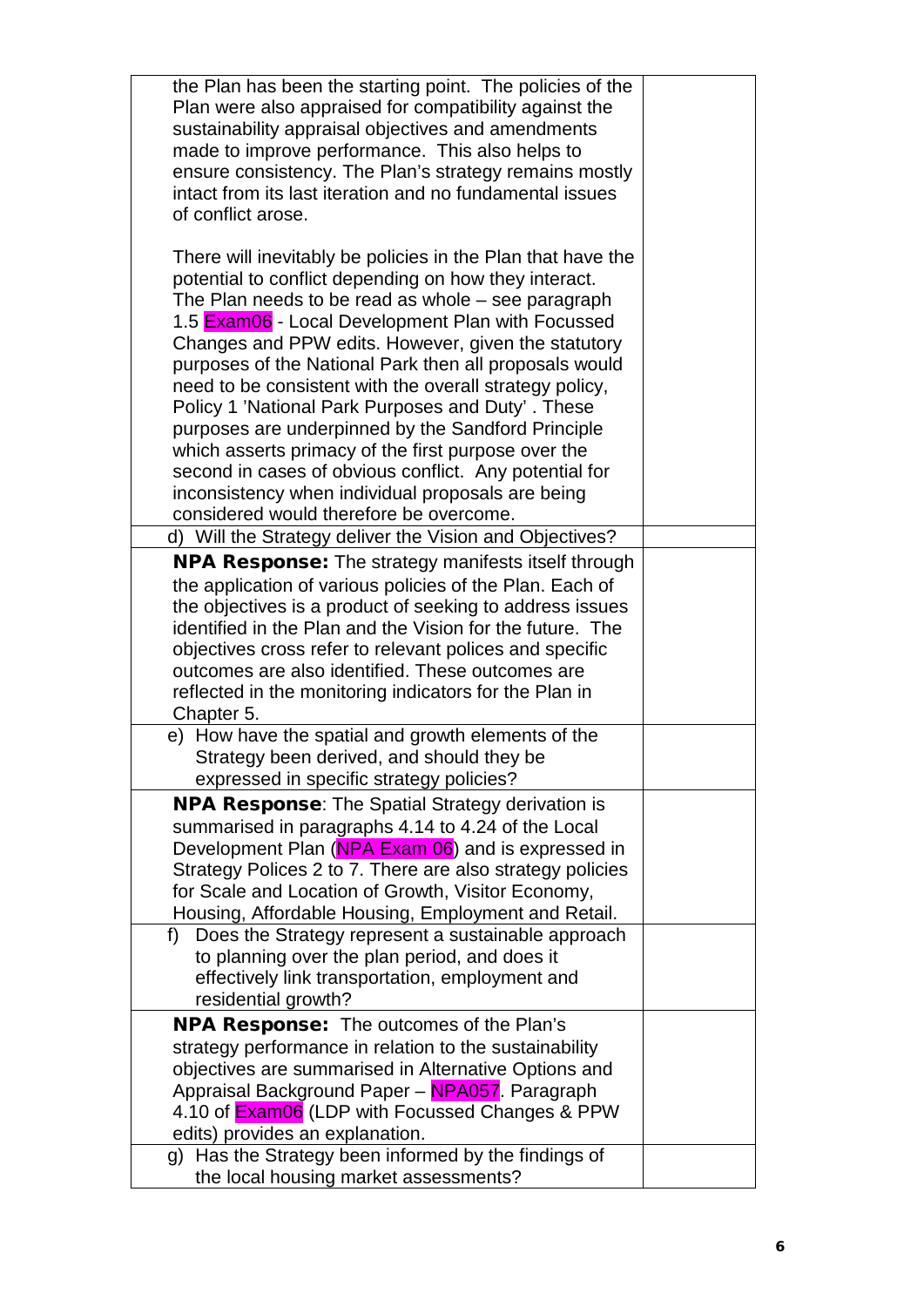| <b>NPA Response:</b> Yes. Please see Priority E<br>Affordable Housing and Housing paragraphs 4.255 to<br>4.257 in particular - NPA Exam 06.<br>h) Does the Strategy maximise the use of previously<br>developed land? and adopt the sequential approach<br>to the release of land as set out in Planning Policy<br>Wales?<br><b>NPA Response:</b> The strategy of the current Local<br>Development Plan (NPA074) has been largely<br>transposed into Local Development Plan 2. Delivery on<br>brownfield sites has been above targets historically -<br>see table below- and the Authority anticipates this will |
|------------------------------------------------------------------------------------------------------------------------------------------------------------------------------------------------------------------------------------------------------------------------------------------------------------------------------------------------------------------------------------------------------------------------------------------------------------------------------------------------------------------------------------------------------------------------------------------------------------------|
|                                                                                                                                                                                                                                                                                                                                                                                                                                                                                                                                                                                                                  |
|                                                                                                                                                                                                                                                                                                                                                                                                                                                                                                                                                                                                                  |
|                                                                                                                                                                                                                                                                                                                                                                                                                                                                                                                                                                                                                  |
|                                                                                                                                                                                                                                                                                                                                                                                                                                                                                                                                                                                                                  |
|                                                                                                                                                                                                                                                                                                                                                                                                                                                                                                                                                                                                                  |
|                                                                                                                                                                                                                                                                                                                                                                                                                                                                                                                                                                                                                  |
|                                                                                                                                                                                                                                                                                                                                                                                                                                                                                                                                                                                                                  |
|                                                                                                                                                                                                                                                                                                                                                                                                                                                                                                                                                                                                                  |
|                                                                                                                                                                                                                                                                                                                                                                                                                                                                                                                                                                                                                  |
|                                                                                                                                                                                                                                                                                                                                                                                                                                                                                                                                                                                                                  |
|                                                                                                                                                                                                                                                                                                                                                                                                                                                                                                                                                                                                                  |
| continue under a similar policy framework.                                                                                                                                                                                                                                                                                                                                                                                                                                                                                                                                                                       |
|                                                                                                                                                                                                                                                                                                                                                                                                                                                                                                                                                                                                                  |
| AMR LDP1Performance Indicator 14 - Percentage of new development                                                                                                                                                                                                                                                                                                                                                                                                                                                                                                                                                 |
| permitted on previously developed land                                                                                                                                                                                                                                                                                                                                                                                                                                                                                                                                                                           |
|                                                                                                                                                                                                                                                                                                                                                                                                                                                                                                                                                                                                                  |
| <b>Greenfield</b><br><b>Brownfield</b><br>Year<br><b>Target for</b><br><b>Brownfield</b><br>%<br>℅                                                                                                                                                                                                                                                                                                                                                                                                                                                                                                               |
| %                                                                                                                                                                                                                                                                                                                                                                                                                                                                                                                                                                                                                |
|                                                                                                                                                                                                                                                                                                                                                                                                                                                                                                                                                                                                                  |
| 2015/16<br>33<br>17.8<br>82.2<br>Housing                                                                                                                                                                                                                                                                                                                                                                                                                                                                                                                                                                         |
| 2015/16<br>Employment<br>45<br>38<br>62                                                                                                                                                                                                                                                                                                                                                                                                                                                                                                                                                                          |
| 2016/17<br>Housing<br>33<br>15<br>85                                                                                                                                                                                                                                                                                                                                                                                                                                                                                                                                                                             |
| 2016/17<br>Employment<br>45<br>23<br>77                                                                                                                                                                                                                                                                                                                                                                                                                                                                                                                                                                          |
| 2017/18<br>Housing<br>33<br>21<br>79                                                                                                                                                                                                                                                                                                                                                                                                                                                                                                                                                                             |
| 2017/18<br>Employment<br>45<br>39<br>61                                                                                                                                                                                                                                                                                                                                                                                                                                                                                                                                                                          |
|                                                                                                                                                                                                                                                                                                                                                                                                                                                                                                                                                                                                                  |
| In terms of seeking sites for allocation this has been                                                                                                                                                                                                                                                                                                                                                                                                                                                                                                                                                           |
| explored over several Plans. Some opportunities have                                                                                                                                                                                                                                                                                                                                                                                                                                                                                                                                                             |
| materialised but greenfield sites have also been                                                                                                                                                                                                                                                                                                                                                                                                                                                                                                                                                                 |
| required. Brownfield sites can continue to come forward                                                                                                                                                                                                                                                                                                                                                                                                                                                                                                                                                          |
| as windfall contributions.                                                                                                                                                                                                                                                                                                                                                                                                                                                                                                                                                                                       |
| Is the Strategy and policy framework consistent with<br><b>SH</b><br>i)                                                                                                                                                                                                                                                                                                                                                                                                                                                                                                                                          |
| national policy relating to Flood Risk?                                                                                                                                                                                                                                                                                                                                                                                                                                                                                                                                                                          |
| <b>NPA Response:</b> Yes. Policy 35 of <b>Exam06</b> – Local                                                                                                                                                                                                                                                                                                                                                                                                                                                                                                                                                     |
| Development Plan with Focussed Changes and                                                                                                                                                                                                                                                                                                                                                                                                                                                                                                                                                                       |
| PPW edits - directs development away from areas of                                                                                                                                                                                                                                                                                                                                                                                                                                                                                                                                                               |
| flooding from the sea or from rivers. The policy also                                                                                                                                                                                                                                                                                                                                                                                                                                                                                                                                                            |
| takes climate change into account and information                                                                                                                                                                                                                                                                                                                                                                                                                                                                                                                                                                |
| provided by the Shoreline Management Plans for the                                                                                                                                                                                                                                                                                                                                                                                                                                                                                                                                                               |
| area – see NPA033. In addition policies 36, 37 and                                                                                                                                                                                                                                                                                                                                                                                                                                                                                                                                                               |
| 38 of <b>Exam06</b> provide additional controls in areas                                                                                                                                                                                                                                                                                                                                                                                                                                                                                                                                                         |
| identified as being liable to increasing flood risk.                                                                                                                                                                                                                                                                                                                                                                                                                                                                                                                                                             |
| None of the sites allocated for housing in the Plan<br>are in flood risk areas.                                                                                                                                                                                                                                                                                                                                                                                                                                                                                                                                  |
| 6. Is the Plan's Strategy consistent/compatible with the                                                                                                                                                                                                                                                                                                                                                                                                                                                                                                                                                         |
| following plans and strategies?                                                                                                                                                                                                                                                                                                                                                                                                                                                                                                                                                                                  |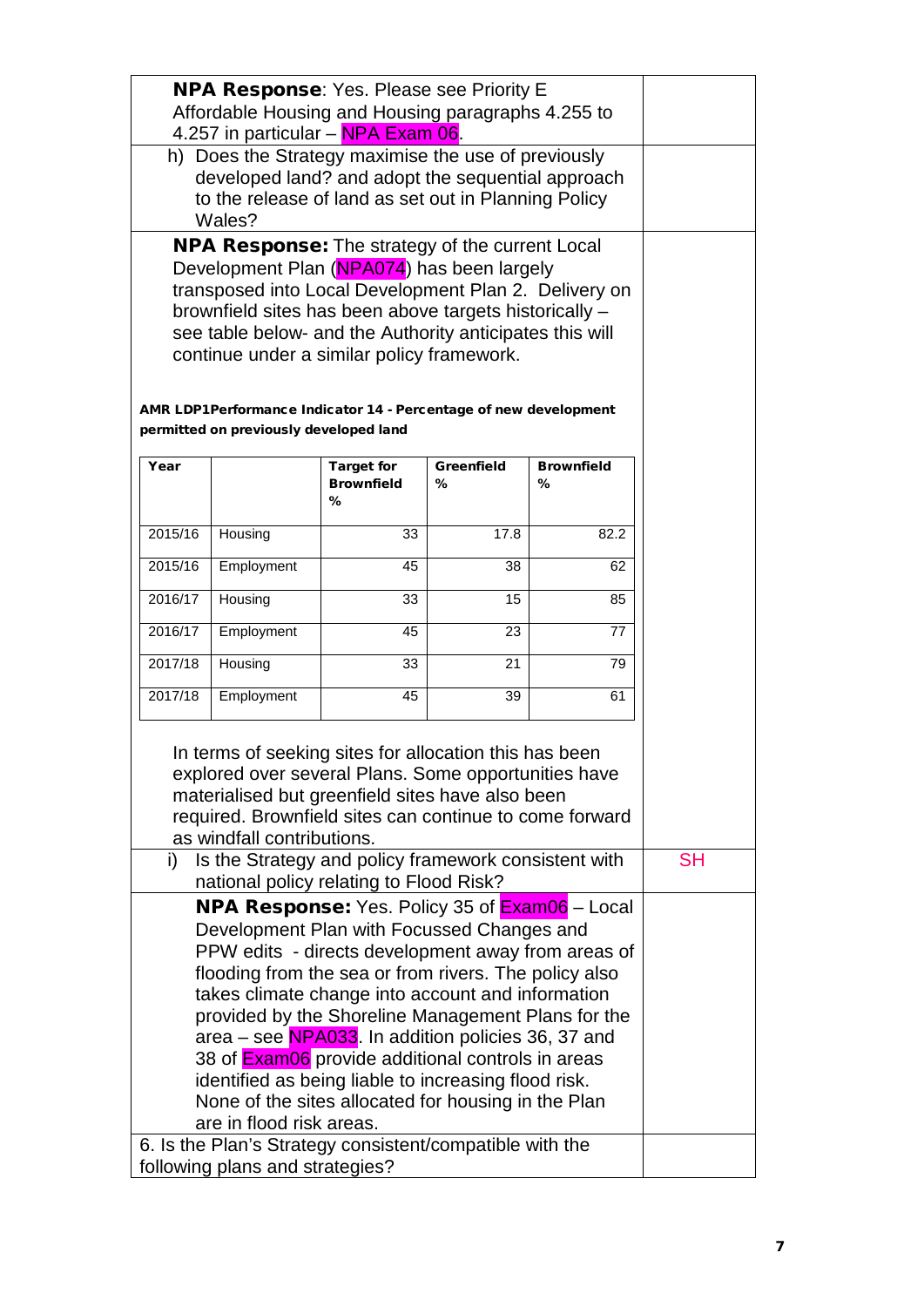| b) Regional plans and strategies?<br>c) The plans/strategies of neighbouring authorities? and<br>Does the Plan reflect the strategies and proposals of<br>d)<br>infrastructure providers?<br><b>NPA Response:</b> The various Background Papers<br>and Statements of Common Ground sets out the<br>national and regional context within which the Plan has<br>been prepared. The Evidence Base Background Paper<br>NPA062 provides an overall summary of the approach<br>taken to considering the strategic context for the Plan.<br>The Alternative Options and Appraisal Background<br>Paper sets out how each policy of the Plan performs<br>against the soundness tests - NPA057.<br>With regard to the Wales Spatial Plan please see the<br>Scale and Location of Growth Paper in particular<br>paragraphs 36 to 56 - NPA036. The Council's Single<br>Integrated Plan ran until 2018. Relevant Background<br>Papers refer. Reference is also now made to the<br>Wellbeing Plan for Pembrokeshire in Background<br>Papers etc.<br>In terms of neighbouring plans the Authority has sought<br>to achieve compatibility with the adopted Local<br>Development Plans of neighbouring planning<br>authorities which were prepared under the Wales<br>Spatial Plan. The authorities also liaise on the<br>preparation of replacement plans and supporting<br>research and guidance regionally. See also<br>paragraphs 57 to 62 of NPA036.<br>Please also see response to Q8 below.<br>7. How has the Settlement Hierarchy been derived, and is it<br>based on robust evidence?<br>a) Has the Settlement Hierarchy been reviewed as part<br>of the replacement plan making process?<br><b>NPA Response:</b> For Question 7 and 7a) please see<br>the Scale and Location of Growth Background Paper<br>NPA036 paragraphs 63 to 75 and Appendix 2.<br>b) Is the structure of the Settlement Hierarchy locally<br>distinct? |
|------------------------------------------------------------------------------------------------------------------------------------------------------------------------------------------------------------------------------------------------------------------------------------------------------------------------------------------------------------------------------------------------------------------------------------------------------------------------------------------------------------------------------------------------------------------------------------------------------------------------------------------------------------------------------------------------------------------------------------------------------------------------------------------------------------------------------------------------------------------------------------------------------------------------------------------------------------------------------------------------------------------------------------------------------------------------------------------------------------------------------------------------------------------------------------------------------------------------------------------------------------------------------------------------------------------------------------------------------------------------------------------------------------------------------------------------------------------------------------------------------------------------------------------------------------------------------------------------------------------------------------------------------------------------------------------------------------------------------------------------------------------------------------------------------------------------------------------------------------------------------------------------------------------------|
|                                                                                                                                                                                                                                                                                                                                                                                                                                                                                                                                                                                                                                                                                                                                                                                                                                                                                                                                                                                                                                                                                                                                                                                                                                                                                                                                                                                                                                                                                                                                                                                                                                                                                                                                                                                                                                                                                                                        |
|                                                                                                                                                                                                                                                                                                                                                                                                                                                                                                                                                                                                                                                                                                                                                                                                                                                                                                                                                                                                                                                                                                                                                                                                                                                                                                                                                                                                                                                                                                                                                                                                                                                                                                                                                                                                                                                                                                                        |
|                                                                                                                                                                                                                                                                                                                                                                                                                                                                                                                                                                                                                                                                                                                                                                                                                                                                                                                                                                                                                                                                                                                                                                                                                                                                                                                                                                                                                                                                                                                                                                                                                                                                                                                                                                                                                                                                                                                        |
|                                                                                                                                                                                                                                                                                                                                                                                                                                                                                                                                                                                                                                                                                                                                                                                                                                                                                                                                                                                                                                                                                                                                                                                                                                                                                                                                                                                                                                                                                                                                                                                                                                                                                                                                                                                                                                                                                                                        |
|                                                                                                                                                                                                                                                                                                                                                                                                                                                                                                                                                                                                                                                                                                                                                                                                                                                                                                                                                                                                                                                                                                                                                                                                                                                                                                                                                                                                                                                                                                                                                                                                                                                                                                                                                                                                                                                                                                                        |
|                                                                                                                                                                                                                                                                                                                                                                                                                                                                                                                                                                                                                                                                                                                                                                                                                                                                                                                                                                                                                                                                                                                                                                                                                                                                                                                                                                                                                                                                                                                                                                                                                                                                                                                                                                                                                                                                                                                        |
|                                                                                                                                                                                                                                                                                                                                                                                                                                                                                                                                                                                                                                                                                                                                                                                                                                                                                                                                                                                                                                                                                                                                                                                                                                                                                                                                                                                                                                                                                                                                                                                                                                                                                                                                                                                                                                                                                                                        |
|                                                                                                                                                                                                                                                                                                                                                                                                                                                                                                                                                                                                                                                                                                                                                                                                                                                                                                                                                                                                                                                                                                                                                                                                                                                                                                                                                                                                                                                                                                                                                                                                                                                                                                                                                                                                                                                                                                                        |
|                                                                                                                                                                                                                                                                                                                                                                                                                                                                                                                                                                                                                                                                                                                                                                                                                                                                                                                                                                                                                                                                                                                                                                                                                                                                                                                                                                                                                                                                                                                                                                                                                                                                                                                                                                                                                                                                                                                        |
|                                                                                                                                                                                                                                                                                                                                                                                                                                                                                                                                                                                                                                                                                                                                                                                                                                                                                                                                                                                                                                                                                                                                                                                                                                                                                                                                                                                                                                                                                                                                                                                                                                                                                                                                                                                                                                                                                                                        |
|                                                                                                                                                                                                                                                                                                                                                                                                                                                                                                                                                                                                                                                                                                                                                                                                                                                                                                                                                                                                                                                                                                                                                                                                                                                                                                                                                                                                                                                                                                                                                                                                                                                                                                                                                                                                                                                                                                                        |
|                                                                                                                                                                                                                                                                                                                                                                                                                                                                                                                                                                                                                                                                                                                                                                                                                                                                                                                                                                                                                                                                                                                                                                                                                                                                                                                                                                                                                                                                                                                                                                                                                                                                                                                                                                                                                                                                                                                        |
|                                                                                                                                                                                                                                                                                                                                                                                                                                                                                                                                                                                                                                                                                                                                                                                                                                                                                                                                                                                                                                                                                                                                                                                                                                                                                                                                                                                                                                                                                                                                                                                                                                                                                                                                                                                                                                                                                                                        |
|                                                                                                                                                                                                                                                                                                                                                                                                                                                                                                                                                                                                                                                                                                                                                                                                                                                                                                                                                                                                                                                                                                                                                                                                                                                                                                                                                                                                                                                                                                                                                                                                                                                                                                                                                                                                                                                                                                                        |
|                                                                                                                                                                                                                                                                                                                                                                                                                                                                                                                                                                                                                                                                                                                                                                                                                                                                                                                                                                                                                                                                                                                                                                                                                                                                                                                                                                                                                                                                                                                                                                                                                                                                                                                                                                                                                                                                                                                        |
|                                                                                                                                                                                                                                                                                                                                                                                                                                                                                                                                                                                                                                                                                                                                                                                                                                                                                                                                                                                                                                                                                                                                                                                                                                                                                                                                                                                                                                                                                                                                                                                                                                                                                                                                                                                                                                                                                                                        |
|                                                                                                                                                                                                                                                                                                                                                                                                                                                                                                                                                                                                                                                                                                                                                                                                                                                                                                                                                                                                                                                                                                                                                                                                                                                                                                                                                                                                                                                                                                                                                                                                                                                                                                                                                                                                                                                                                                                        |
|                                                                                                                                                                                                                                                                                                                                                                                                                                                                                                                                                                                                                                                                                                                                                                                                                                                                                                                                                                                                                                                                                                                                                                                                                                                                                                                                                                                                                                                                                                                                                                                                                                                                                                                                                                                                                                                                                                                        |
|                                                                                                                                                                                                                                                                                                                                                                                                                                                                                                                                                                                                                                                                                                                                                                                                                                                                                                                                                                                                                                                                                                                                                                                                                                                                                                                                                                                                                                                                                                                                                                                                                                                                                                                                                                                                                                                                                                                        |
|                                                                                                                                                                                                                                                                                                                                                                                                                                                                                                                                                                                                                                                                                                                                                                                                                                                                                                                                                                                                                                                                                                                                                                                                                                                                                                                                                                                                                                                                                                                                                                                                                                                                                                                                                                                                                                                                                                                        |
|                                                                                                                                                                                                                                                                                                                                                                                                                                                                                                                                                                                                                                                                                                                                                                                                                                                                                                                                                                                                                                                                                                                                                                                                                                                                                                                                                                                                                                                                                                                                                                                                                                                                                                                                                                                                                                                                                                                        |
|                                                                                                                                                                                                                                                                                                                                                                                                                                                                                                                                                                                                                                                                                                                                                                                                                                                                                                                                                                                                                                                                                                                                                                                                                                                                                                                                                                                                                                                                                                                                                                                                                                                                                                                                                                                                                                                                                                                        |
|                                                                                                                                                                                                                                                                                                                                                                                                                                                                                                                                                                                                                                                                                                                                                                                                                                                                                                                                                                                                                                                                                                                                                                                                                                                                                                                                                                                                                                                                                                                                                                                                                                                                                                                                                                                                                                                                                                                        |
|                                                                                                                                                                                                                                                                                                                                                                                                                                                                                                                                                                                                                                                                                                                                                                                                                                                                                                                                                                                                                                                                                                                                                                                                                                                                                                                                                                                                                                                                                                                                                                                                                                                                                                                                                                                                                                                                                                                        |
|                                                                                                                                                                                                                                                                                                                                                                                                                                                                                                                                                                                                                                                                                                                                                                                                                                                                                                                                                                                                                                                                                                                                                                                                                                                                                                                                                                                                                                                                                                                                                                                                                                                                                                                                                                                                                                                                                                                        |
|                                                                                                                                                                                                                                                                                                                                                                                                                                                                                                                                                                                                                                                                                                                                                                                                                                                                                                                                                                                                                                                                                                                                                                                                                                                                                                                                                                                                                                                                                                                                                                                                                                                                                                                                                                                                                                                                                                                        |
|                                                                                                                                                                                                                                                                                                                                                                                                                                                                                                                                                                                                                                                                                                                                                                                                                                                                                                                                                                                                                                                                                                                                                                                                                                                                                                                                                                                                                                                                                                                                                                                                                                                                                                                                                                                                                                                                                                                        |
|                                                                                                                                                                                                                                                                                                                                                                                                                                                                                                                                                                                                                                                                                                                                                                                                                                                                                                                                                                                                                                                                                                                                                                                                                                                                                                                                                                                                                                                                                                                                                                                                                                                                                                                                                                                                                                                                                                                        |
|                                                                                                                                                                                                                                                                                                                                                                                                                                                                                                                                                                                                                                                                                                                                                                                                                                                                                                                                                                                                                                                                                                                                                                                                                                                                                                                                                                                                                                                                                                                                                                                                                                                                                                                                                                                                                                                                                                                        |
|                                                                                                                                                                                                                                                                                                                                                                                                                                                                                                                                                                                                                                                                                                                                                                                                                                                                                                                                                                                                                                                                                                                                                                                                                                                                                                                                                                                                                                                                                                                                                                                                                                                                                                                                                                                                                                                                                                                        |
|                                                                                                                                                                                                                                                                                                                                                                                                                                                                                                                                                                                                                                                                                                                                                                                                                                                                                                                                                                                                                                                                                                                                                                                                                                                                                                                                                                                                                                                                                                                                                                                                                                                                                                                                                                                                                                                                                                                        |
|                                                                                                                                                                                                                                                                                                                                                                                                                                                                                                                                                                                                                                                                                                                                                                                                                                                                                                                                                                                                                                                                                                                                                                                                                                                                                                                                                                                                                                                                                                                                                                                                                                                                                                                                                                                                                                                                                                                        |
|                                                                                                                                                                                                                                                                                                                                                                                                                                                                                                                                                                                                                                                                                                                                                                                                                                                                                                                                                                                                                                                                                                                                                                                                                                                                                                                                                                                                                                                                                                                                                                                                                                                                                                                                                                                                                                                                                                                        |
|                                                                                                                                                                                                                                                                                                                                                                                                                                                                                                                                                                                                                                                                                                                                                                                                                                                                                                                                                                                                                                                                                                                                                                                                                                                                                                                                                                                                                                                                                                                                                                                                                                                                                                                                                                                                                                                                                                                        |
|                                                                                                                                                                                                                                                                                                                                                                                                                                                                                                                                                                                                                                                                                                                                                                                                                                                                                                                                                                                                                                                                                                                                                                                                                                                                                                                                                                                                                                                                                                                                                                                                                                                                                                                                                                                                                                                                                                                        |
|                                                                                                                                                                                                                                                                                                                                                                                                                                                                                                                                                                                                                                                                                                                                                                                                                                                                                                                                                                                                                                                                                                                                                                                                                                                                                                                                                                                                                                                                                                                                                                                                                                                                                                                                                                                                                                                                                                                        |
|                                                                                                                                                                                                                                                                                                                                                                                                                                                                                                                                                                                                                                                                                                                                                                                                                                                                                                                                                                                                                                                                                                                                                                                                                                                                                                                                                                                                                                                                                                                                                                                                                                                                                                                                                                                                                                                                                                                        |
|                                                                                                                                                                                                                                                                                                                                                                                                                                                                                                                                                                                                                                                                                                                                                                                                                                                                                                                                                                                                                                                                                                                                                                                                                                                                                                                                                                                                                                                                                                                                                                                                                                                                                                                                                                                                                                                                                                                        |
|                                                                                                                                                                                                                                                                                                                                                                                                                                                                                                                                                                                                                                                                                                                                                                                                                                                                                                                                                                                                                                                                                                                                                                                                                                                                                                                                                                                                                                                                                                                                                                                                                                                                                                                                                                                                                                                                                                                        |
|                                                                                                                                                                                                                                                                                                                                                                                                                                                                                                                                                                                                                                                                                                                                                                                                                                                                                                                                                                                                                                                                                                                                                                                                                                                                                                                                                                                                                                                                                                                                                                                                                                                                                                                                                                                                                                                                                                                        |
| <b>NPA Response:</b> Yes. The approach has been to                                                                                                                                                                                                                                                                                                                                                                                                                                                                                                                                                                                                                                                                                                                                                                                                                                                                                                                                                                                                                                                                                                                                                                                                                                                                                                                                                                                                                                                                                                                                                                                                                                                                                                                                                                                                                                                                     |
| highlight and address local distinctiveness within a                                                                                                                                                                                                                                                                                                                                                                                                                                                                                                                                                                                                                                                                                                                                                                                                                                                                                                                                                                                                                                                                                                                                                                                                                                                                                                                                                                                                                                                                                                                                                                                                                                                                                                                                                                                                                                                                   |
| wider regional and national context.                                                                                                                                                                                                                                                                                                                                                                                                                                                                                                                                                                                                                                                                                                                                                                                                                                                                                                                                                                                                                                                                                                                                                                                                                                                                                                                                                                                                                                                                                                                                                                                                                                                                                                                                                                                                                                                                                   |
|                                                                                                                                                                                                                                                                                                                                                                                                                                                                                                                                                                                                                                                                                                                                                                                                                                                                                                                                                                                                                                                                                                                                                                                                                                                                                                                                                                                                                                                                                                                                                                                                                                                                                                                                                                                                                                                                                                                        |
| The Scale and Location of Growth Background Paper                                                                                                                                                                                                                                                                                                                                                                                                                                                                                                                                                                                                                                                                                                                                                                                                                                                                                                                                                                                                                                                                                                                                                                                                                                                                                                                                                                                                                                                                                                                                                                                                                                                                                                                                                                                                                                                                      |
| NPA036 paragraphs 36 to 75 and Appendix 1 and 2.                                                                                                                                                                                                                                                                                                                                                                                                                                                                                                                                                                                                                                                                                                                                                                                                                                                                                                                                                                                                                                                                                                                                                                                                                                                                                                                                                                                                                                                                                                                                                                                                                                                                                                                                                                                                                                                                       |
| Please also see NPA057 Alternative Options &                                                                                                                                                                                                                                                                                                                                                                                                                                                                                                                                                                                                                                                                                                                                                                                                                                                                                                                                                                                                                                                                                                                                                                                                                                                                                                                                                                                                                                                                                                                                                                                                                                                                                                                                                                                                                                                                           |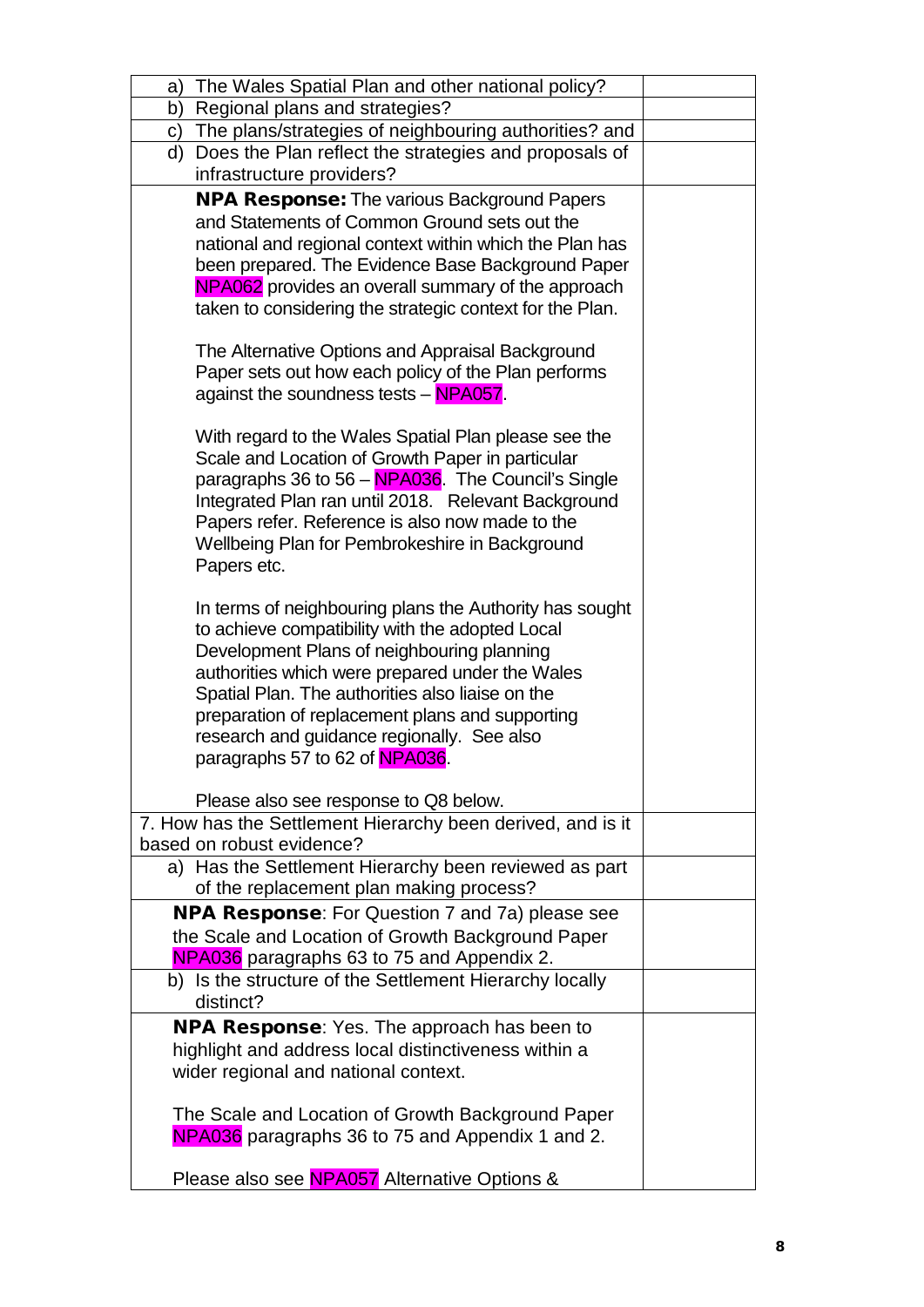| Appraisal pages 8 to 26 for all the options considered<br>for the settlement hierarchy.                                                                                                                                                                                                      |              |
|----------------------------------------------------------------------------------------------------------------------------------------------------------------------------------------------------------------------------------------------------------------------------------------------|--------------|
| c) Are the requirements of Policy 2 clear, does it<br>provide an appropriate framework for new<br>development in Tenby Local Service and Tourism<br>Centre, and should it make reference to the<br>suggested need for a marina and the enhancement<br>of St Catherine's Island?              | <b>MD/SH</b> |
| NPA Response: The policy framework has worked<br>successfully under the first Local Development Plan<br>(NPA074). The policy and supporting text has been<br>edited to capture many of the comments received on<br>earlier drafts. The policy works alongside other policies<br>of the Plan. |              |
| The Plan also has a specific policy on dealing with<br>marinas - Policy 18 - see Exam06 Local Development<br>Plan with Focussed Changes and PPW edits. It is not<br>supported in principle in the National Park.                                                                             |              |
| The Welsh Government's policy approach to marinas is<br>detailed in the Enjoyment Background Paper (NPA035)<br>at paragraphs 15, 17 and Table 1. There are no<br>proposals to support a marina in Tenby by Welsh<br>Government.                                                              |              |
| The rationale for not agreeing with a marina proposal at<br>Tenby has been considered by the Authority through<br>the candidate site process – see assessment for site<br>number 005 Deposit Plan Candidate Site Register<br><b>NPA020.</b>                                                  |              |
| In terms of St Catherine's Island, planning permission has<br>been granted on two occasions (NP/15/0085 and<br>NP/17/0006) for its use as a visitor centre although neither<br>has been implemented to date. There is sufficient policy<br>framework to deal with proposals coming forward.  |              |
| d) Is Policy 3 clear and does it provide an appropriate<br>framework for managing development in Newport?                                                                                                                                                                                    |              |
| <b>NPA Response:</b> Yes the policy is appropriate for the<br>locality in terms of its status in the spatial hierarchy and<br>the issues it seeks to address.                                                                                                                                |              |
| The policy is the product of working a similar policy<br>under Local Development Plan 1 (NPA074) and<br>addressing issues emerging through the review of the<br>Plan. The policy has not required fundamental review. It<br>works well alongside other policies of the Plan.                 |              |
| e) Do the requirements of Policy 5 provide a clear and<br>appropriate mechanism for managing development                                                                                                                                                                                     |              |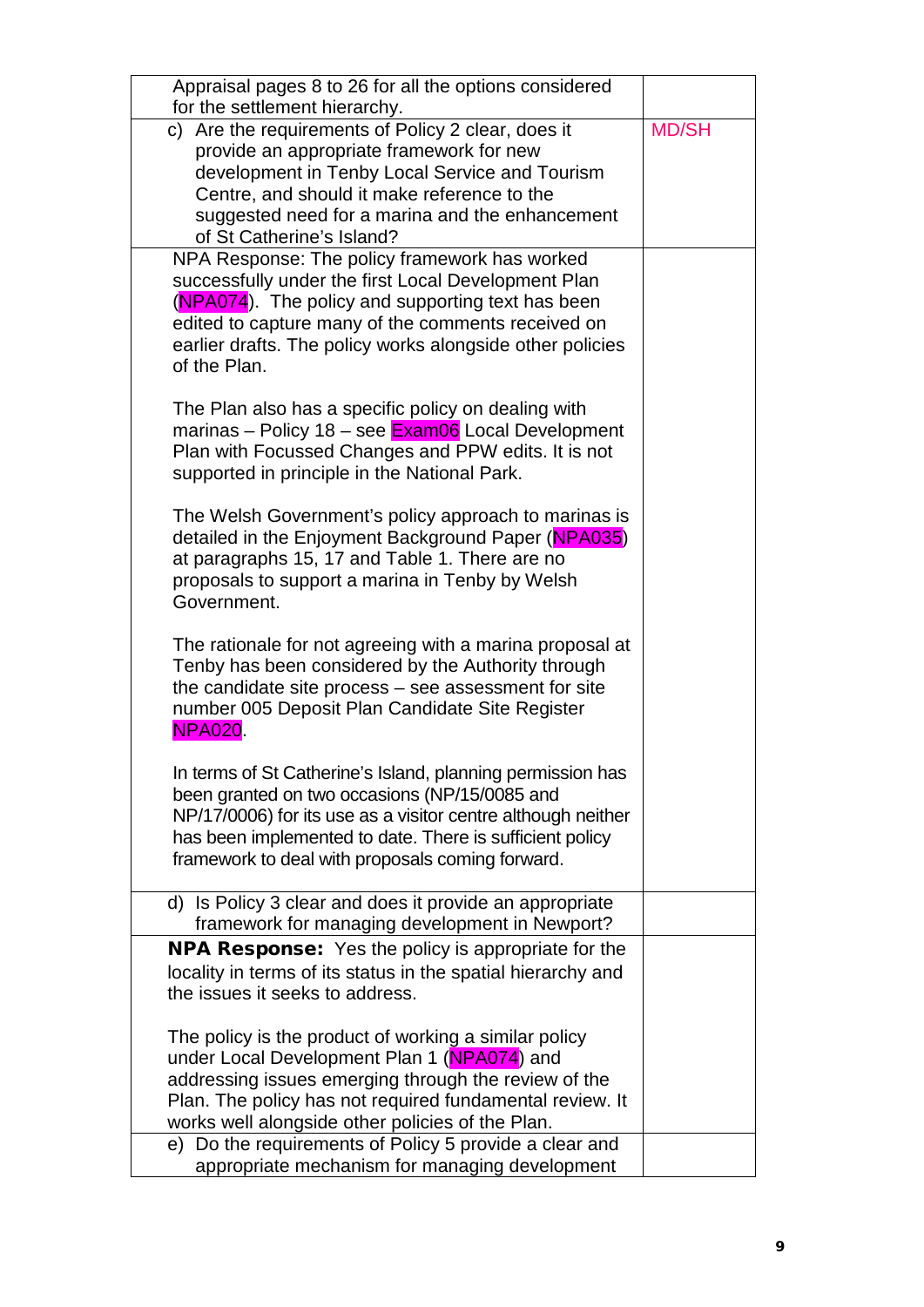| in St Davids Local Centre?                                                       |           |
|----------------------------------------------------------------------------------|-----------|
| <b>NPA Response:</b> Yes the policy is appropriate for the                       |           |
| locality in terms of its status in the spatial hierarchy and                     |           |
| the issues it seeks to address.                                                  |           |
|                                                                                  |           |
| The policy is the product of working a similar policy under                      |           |
| Local Development Plan 1 (NPA074) and addressing                                 |           |
| issues emerging through the review of the Plan. The policy                       |           |
| has not required fundamental review. It works well                               |           |
| alongside other policies of the Plan.                                            |           |
| Are the requirements of Policy 6 clear, does it<br>f)                            |           |
| provide an appropriate framework for managing                                    |           |
| development in rural areas, and should the                                       |           |
| requirements of the first sentence of paragraph 4.46                             |           |
| be included in the Policy?                                                       |           |
| NPA Response: Yes the policy is appropriate for the                              |           |
| locality in terms of its status in the spatial hierarch and                      |           |
| the issues it seeks to address.                                                  |           |
|                                                                                  |           |
| The policy is the product of working a similar policy under                      |           |
| Local Development Plan 1 and addressing issues                                   |           |
| emerging through the review of the Plan- see Table 4 Row                         |           |
| 5 of the Review Report NPA002. The Authority would not                           |           |
| have an issue with the first sentence of paragraph 4.46                          |           |
| being included in the policy wording. Possible Matters                           |           |
|                                                                                  |           |
|                                                                                  |           |
| <b>Arising Change</b>                                                            |           |
| g) Are the requirements of Policy 7 clear and does it                            |           |
| provide an appropriate framework for managing<br>development in the Countryside? |           |
|                                                                                  |           |
| <b>NPA Response:</b> The policy is the product of:                               |           |
| Working a similar policy under Local                                             |           |
| Development Plan 1 (NPA074) and addressing                                       |           |
| issues emerging through the review of the Plan.                                  |           |
| Ensuring that those limited opportunities for                                    |           |
| development in the countryside are included.                                     |           |
| The policies work alongside other policies of the Plan.                          |           |
| 8. Is the approach to site selection sufficiently clear and                      | <b>SH</b> |
| transparent, and is it founded on a robust evidence base?                        |           |
| a) Are the allocated sites based on a robust site                                |           |
| assessment methodology that takes into account all                               |           |
| potential constraints?                                                           |           |
| <b>NPA Response:</b> In response to Q8 and Q8c) the                              |           |
| Authority prepared a Candidate Site Methodology                                  |           |
| Background Paper NPA029 and NPA030 which set out                                 |           |
| the questions to be completed by those submitting sites                          |           |
| for consideration and how the Authority would undertake                          |           |
| the assessment. Guidance notes were also produced to                             |           |
| help with the completion of the forms. The Authority                             |           |
| consulted with Town and Community Councils on all of                             |           |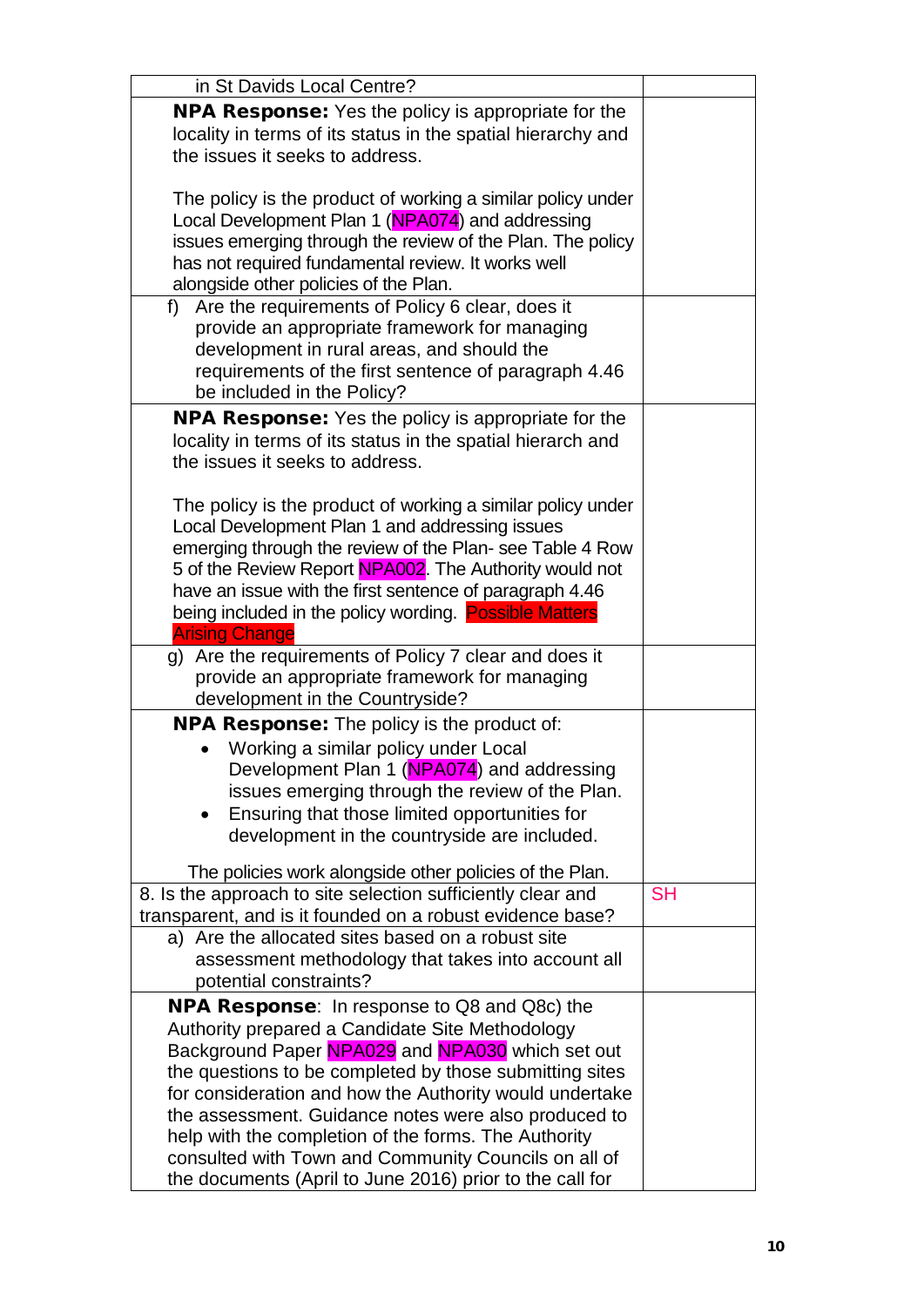| Candidate Sites. The purpose of the consultation was to<br>test the clarity, transparency and ease of use. All sites                                                                                                                                                                                                                                                                                                                                                                                                                                                                                                                                                                                                                                                                                                                                                                                                                                                                                                                                                                                                                                                                                                                                                                                                                                                                                                      |                                            |
|---------------------------------------------------------------------------------------------------------------------------------------------------------------------------------------------------------------------------------------------------------------------------------------------------------------------------------------------------------------------------------------------------------------------------------------------------------------------------------------------------------------------------------------------------------------------------------------------------------------------------------------------------------------------------------------------------------------------------------------------------------------------------------------------------------------------------------------------------------------------------------------------------------------------------------------------------------------------------------------------------------------------------------------------------------------------------------------------------------------------------------------------------------------------------------------------------------------------------------------------------------------------------------------------------------------------------------------------------------------------------------------------------------------------------|--------------------------------------------|
| were assessed against a wide range of generic<br>constraints with opportunity for unique circumstances to<br>be taken into account, where necessary.                                                                                                                                                                                                                                                                                                                                                                                                                                                                                                                                                                                                                                                                                                                                                                                                                                                                                                                                                                                                                                                                                                                                                                                                                                                                      |                                            |
| b) Have all infrastructure requirements been considered<br>to ensure the timely deliverability of allocated sites?                                                                                                                                                                                                                                                                                                                                                                                                                                                                                                                                                                                                                                                                                                                                                                                                                                                                                                                                                                                                                                                                                                                                                                                                                                                                                                        |                                            |
| <b>NPA Response:</b> A further assessment of sites found<br>to be suitable for development through the initial<br>assessment were considered further, including all<br>potential constraints through the Land Implementation<br>Study, undertaken by Arcadis on behalf of the National<br>Park Authority. See the Land Implementation Study<br>(NPA052 to NPA056).                                                                                                                                                                                                                                                                                                                                                                                                                                                                                                                                                                                                                                                                                                                                                                                                                                                                                                                                                                                                                                                        |                                            |
| 9. Will the requirements of the Flood and Water<br>Management Act 2010, in respect of sustainable drainage<br>systems have an impact on the development capacity,<br>viability and/ or deliverability of allocated sites?                                                                                                                                                                                                                                                                                                                                                                                                                                                                                                                                                                                                                                                                                                                                                                                                                                                                                                                                                                                                                                                                                                                                                                                                 | <b>SB</b> written<br>statement<br>provided |
| <b>Pembrokeshire County Council Written</b>                                                                                                                                                                                                                                                                                                                                                                                                                                                                                                                                                                                                                                                                                                                                                                                                                                                                                                                                                                                                                                                                                                                                                                                                                                                                                                                                                                               |                                            |
| <b>Response as the Sustainable Drainage</b>                                                                                                                                                                                                                                                                                                                                                                                                                                                                                                                                                                                                                                                                                                                                                                                                                                                                                                                                                                                                                                                                                                                                                                                                                                                                                                                                                                               |                                            |
| <b>Approval Body:</b>                                                                                                                                                                                                                                                                                                                                                                                                                                                                                                                                                                                                                                                                                                                                                                                                                                                                                                                                                                                                                                                                                                                                                                                                                                                                                                                                                                                                     |                                            |
| The principle is to design sustainable drainage<br>techniques into a development to deal with surface<br>water flows created by that development at source from<br>the outset of the development design. With good design<br>it is anticipated that there will be no material impact on<br>the capacity or deliverability of development sites as<br>most techniques can be designed into a scheme if done<br>so at the outset. With regard to viability, a number of<br>studies have been carried out to consider cost/benefits<br>of sustainable drainage systems, for example the Lamb<br>Drove example in Cambridge <sup>1</sup> which has been<br>assessed by CIRIA (Construction Industry Research<br>and Information Association) who have quoted that the<br>exercise, primarily based on evaluating the tangible<br>costs and benefits, suggested around a 10% saving on<br>capital costs with the sustainable drainage scheme<br>when compared to standard methods. The study also<br>suggested that the savings could have been greater if<br>the sustainable drainage scheme layout had been<br>considered earlier in the development process, hence<br>the benefit of gaining a Sustainable Drainage Approval<br>Body approval prior to commencement and in<br>conjunction with the planning process.<br>When considering design and capacity, Sustainable<br>Drainage Schemes use a number of techniques to |                                            |

<sup>1</sup> [https://www.susdrain.org/case-](https://www.susdrain.org/case-studies/case_studies/lamb_drove_residential_suds_scheme_cambourne.html)

-

<span id="page-11-0"></span>studies/case\_studies/lamb\_drove\_residential\_suds\_scheme\_cambourne.html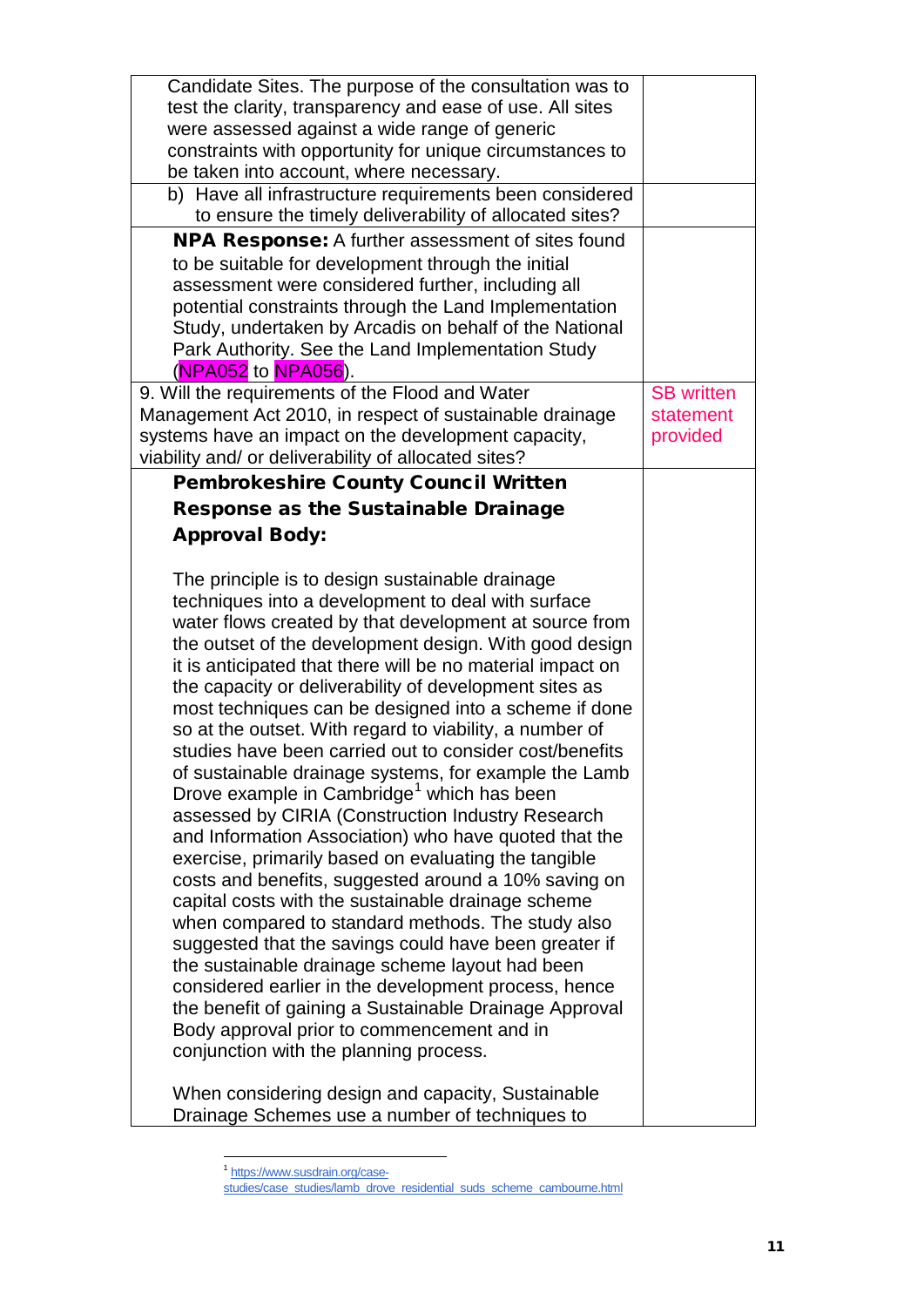| manage runoff as it flows through the management train<br>sequence within the development. Firstly a number of<br>techniques may be used within a private property<br>boundary that will contribute to the management of<br>rainfall on the development. They include green roofs,<br>soakaways, permeable driveways, domestic rain<br>gardens, water butts and rain harvesting systems.<br>Subject to careful design and appropriate ground<br>conditions, these techniques can be implemented within<br>the footprint of a plot and need not impact on floor/plot<br>area or property numbers.                     |  |
|----------------------------------------------------------------------------------------------------------------------------------------------------------------------------------------------------------------------------------------------------------------------------------------------------------------------------------------------------------------------------------------------------------------------------------------------------------------------------------------------------------------------------------------------------------------------------------------------------------------------|--|
| Source Control Sustainable Drainage Schemes are<br>usually associated with the street landscape or similar<br>areas within development and include filter strips,<br>swales, filter drains, permeable pavement and small<br>detention basins. These techniques can be<br>incorporated within the area occupied by the road, with<br>swales for example being placed in the road verge and<br>the wearing course of the road being made permeable<br>as with permeable block paving.                                                                                                                                  |  |
| Once runoff has passed through initial source control<br>features it can flow to a site control such as a detention<br>basin, pond or wetland often located in green space<br>within or just outside the development boundary. As<br>with the source control, these techniques can be<br>incorporated within existing features, for example a<br>LEAP (Local Equipped Area for Play) /LAP (Local Area<br>for Play) can be designed as a detention basin.                                                                                                                                                             |  |
| As can be seen from the above information, a suitable<br>SUDS scheme can be designed in to a development<br>proposal with no material impact on capacity and as<br>such should not have an impact on allocation delivery<br>figures. Furthermore the techniques can be<br>incorporated within traditional features and layouts so<br>should not have an impact on deliverability. Finally,<br>evidence is available indicating that the cost of<br>installation of Sustainable Drainage Schemes has the<br>potential of being lower than standard positive drainage<br>techniques so should not impact on viability. |  |
| In conclusion the Sustainable Drainage Approval Body<br>does not anticipate that the implementation of Schedule<br>3 of the Flood and Water Management Act 2010 will<br>have an impact on the capacity, deliverability or viability<br>of the proposed allocation sites.                                                                                                                                                                                                                                                                                                                                             |  |
| Stephen Benger<br><b>Engineering Development Management</b>                                                                                                                                                                                                                                                                                                                                                                                                                                                                                                                                                          |  |

Pembrokeshire County Council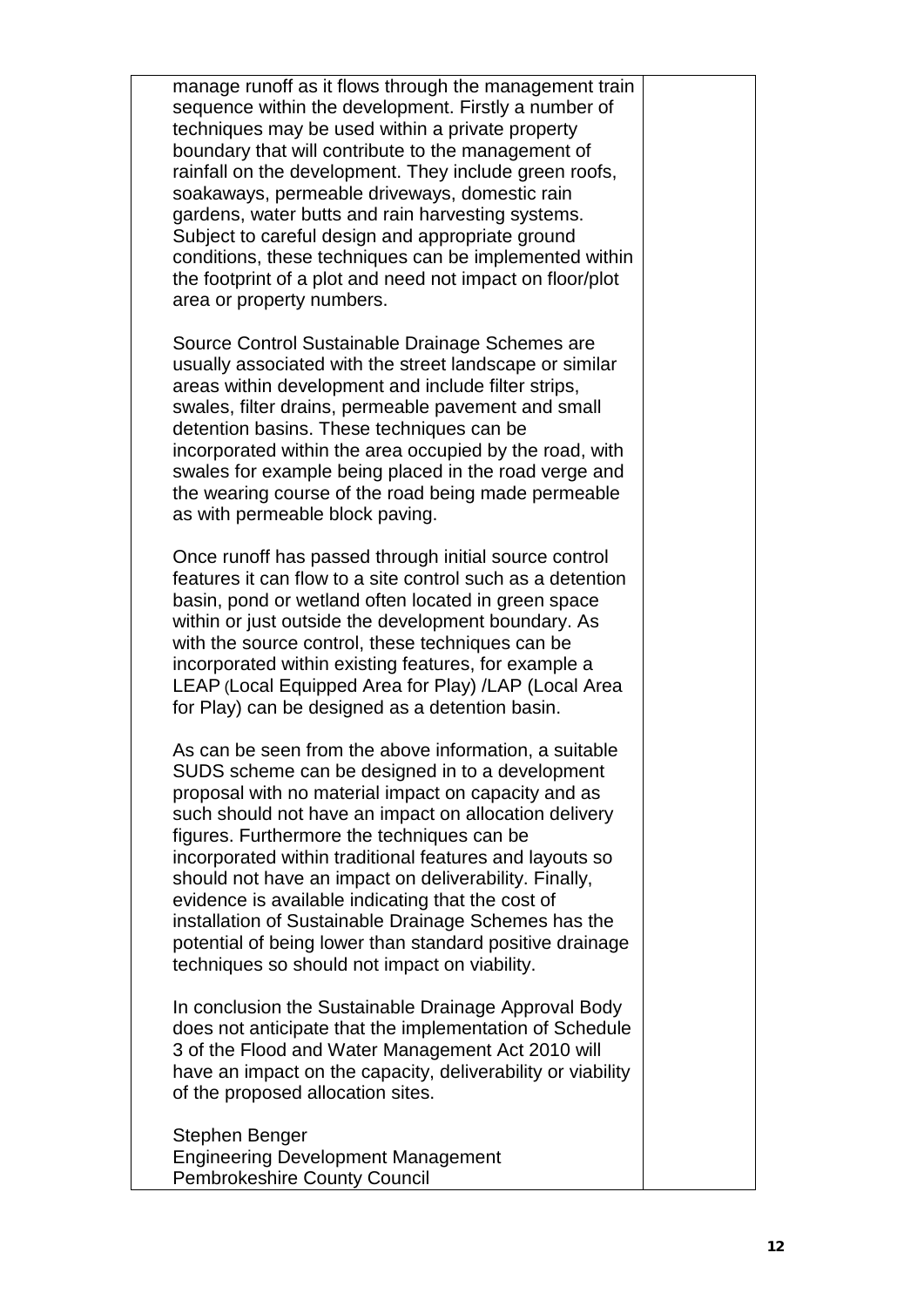| 11. Will the Plan be supported by Supplementary Planning<br>Guidance? | <b>MD</b> |
|-----------------------------------------------------------------------|-----------|
| <b>National Park Authority response: Yes. A list of</b>               |           |
| proposed guidance can be found in <b>Appendix 1</b> . References      |           |
| are also made within the Plan.                                        |           |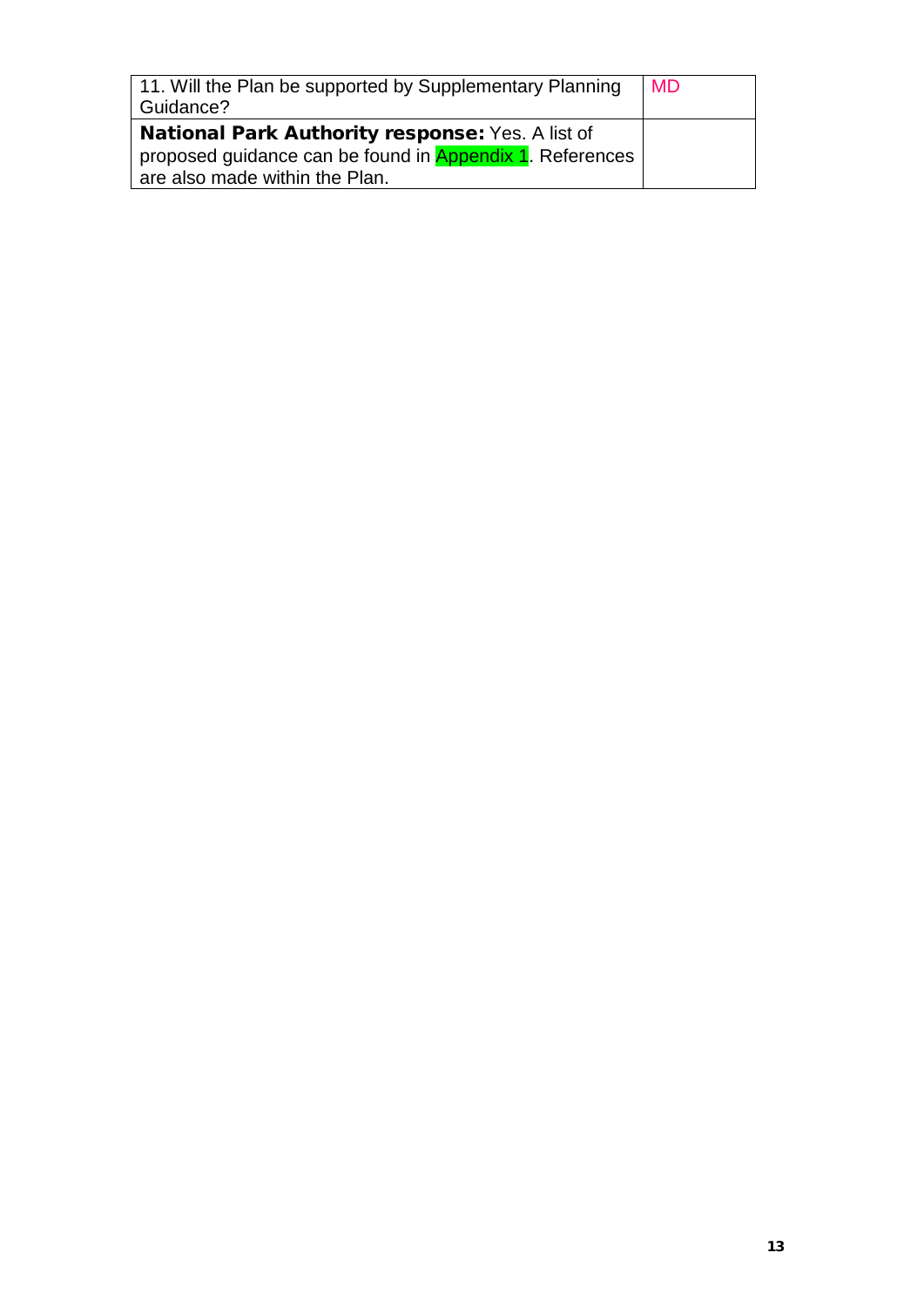### Appendix 1 LDP 2 Supplementary Planning Guidance

| 1.<br>Adopted June 2013<br><b>Planning Guidance</b><br><b>Affordable Housing Supplementary</b><br>5th November 2014<br>2.1<br><b>Planning Guidance</b><br><b>Technical Update August 2015</b><br>Archaeology Supplementary<br>Adopted June 2011<br>3.<br><b>Planning Guidance</b><br>Biodiversity<br><b>New</b><br>4.<br>Caravan, Camping and Chalet<br><b>New</b><br>5.<br>Coal Works - Instability<br>Adopted June 2011<br>6.<br>Technical update May 2014<br><b>Conservation Areas</b><br>October 2011<br>7.<br>Adopted June 2011<br>8.<br>Landscape<br>Lighting<br><b>New</b><br>9.<br>10 Loss of Community Facilities<br><b>New</b><br>Loss of Hotels<br>Adopted June 2011<br>11<br>Adopted June 2013<br>12 Low Impact Development<br>/One Planet Development<br>13 Parking<br>Adopted June 2011<br>14 Planning Obligations<br>Adopted September 2016<br>15 Recreation<br>Adopted December 2012<br>16 Regionally Important Geodiversity<br>Adopted October 2011<br><b>Sites</b><br>Addendum Adopted September 2016<br>17 Renewable Energy Supplementary<br>Adopted October 2011<br><b>Planning Guidance</b><br>Adopted June 2012<br>Technical update April 2014<br>18 Safeguarding Mineral Zones<br>Adopted June 2011<br>Technical update June 2014<br>19 Seascape Character<br>Adopted December 2013<br>Adopted October 2011<br>20 Shopfront Design<br>21 Siting and Design of Farm Buildings<br>Adopted June 2012<br>& Slurry Lagoons<br>22 Sustainable Design<br>Adopted June 2011 (updated December 2013)<br>23 The Cumulative Impact of Wind<br>Adopted December 2013 | <b>Title</b>                       | <b>Current Status LDP1</b> |
|---------------------------------------------------------------------------------------------------------------------------------------------------------------------------------------------------------------------------------------------------------------------------------------------------------------------------------------------------------------------------------------------------------------------------------------------------------------------------------------------------------------------------------------------------------------------------------------------------------------------------------------------------------------------------------------------------------------------------------------------------------------------------------------------------------------------------------------------------------------------------------------------------------------------------------------------------------------------------------------------------------------------------------------------------------------------------------------------------------------------------------------------------------------------------------------------------------------------------------------------------------------------------------------------------------------------------------------------------------------------------------------------------------------------------------------------------------------------------------------------------------------------------------------------------------------------------------|------------------------------------|----------------------------|
|                                                                                                                                                                                                                                                                                                                                                                                                                                                                                                                                                                                                                                                                                                                                                                                                                                                                                                                                                                                                                                                                                                                                                                                                                                                                                                                                                                                                                                                                                                                                                                                 | <b>Accessibility Supplementary</b> |                            |
|                                                                                                                                                                                                                                                                                                                                                                                                                                                                                                                                                                                                                                                                                                                                                                                                                                                                                                                                                                                                                                                                                                                                                                                                                                                                                                                                                                                                                                                                                                                                                                                 |                                    |                            |
|                                                                                                                                                                                                                                                                                                                                                                                                                                                                                                                                                                                                                                                                                                                                                                                                                                                                                                                                                                                                                                                                                                                                                                                                                                                                                                                                                                                                                                                                                                                                                                                 |                                    |                            |
|                                                                                                                                                                                                                                                                                                                                                                                                                                                                                                                                                                                                                                                                                                                                                                                                                                                                                                                                                                                                                                                                                                                                                                                                                                                                                                                                                                                                                                                                                                                                                                                 |                                    |                            |
|                                                                                                                                                                                                                                                                                                                                                                                                                                                                                                                                                                                                                                                                                                                                                                                                                                                                                                                                                                                                                                                                                                                                                                                                                                                                                                                                                                                                                                                                                                                                                                                 |                                    |                            |
|                                                                                                                                                                                                                                                                                                                                                                                                                                                                                                                                                                                                                                                                                                                                                                                                                                                                                                                                                                                                                                                                                                                                                                                                                                                                                                                                                                                                                                                                                                                                                                                 |                                    |                            |
|                                                                                                                                                                                                                                                                                                                                                                                                                                                                                                                                                                                                                                                                                                                                                                                                                                                                                                                                                                                                                                                                                                                                                                                                                                                                                                                                                                                                                                                                                                                                                                                 |                                    |                            |
|                                                                                                                                                                                                                                                                                                                                                                                                                                                                                                                                                                                                                                                                                                                                                                                                                                                                                                                                                                                                                                                                                                                                                                                                                                                                                                                                                                                                                                                                                                                                                                                 |                                    |                            |
|                                                                                                                                                                                                                                                                                                                                                                                                                                                                                                                                                                                                                                                                                                                                                                                                                                                                                                                                                                                                                                                                                                                                                                                                                                                                                                                                                                                                                                                                                                                                                                                 |                                    |                            |
|                                                                                                                                                                                                                                                                                                                                                                                                                                                                                                                                                                                                                                                                                                                                                                                                                                                                                                                                                                                                                                                                                                                                                                                                                                                                                                                                                                                                                                                                                                                                                                                 |                                    |                            |
|                                                                                                                                                                                                                                                                                                                                                                                                                                                                                                                                                                                                                                                                                                                                                                                                                                                                                                                                                                                                                                                                                                                                                                                                                                                                                                                                                                                                                                                                                                                                                                                 |                                    |                            |
|                                                                                                                                                                                                                                                                                                                                                                                                                                                                                                                                                                                                                                                                                                                                                                                                                                                                                                                                                                                                                                                                                                                                                                                                                                                                                                                                                                                                                                                                                                                                                                                 |                                    |                            |
|                                                                                                                                                                                                                                                                                                                                                                                                                                                                                                                                                                                                                                                                                                                                                                                                                                                                                                                                                                                                                                                                                                                                                                                                                                                                                                                                                                                                                                                                                                                                                                                 |                                    |                            |
|                                                                                                                                                                                                                                                                                                                                                                                                                                                                                                                                                                                                                                                                                                                                                                                                                                                                                                                                                                                                                                                                                                                                                                                                                                                                                                                                                                                                                                                                                                                                                                                 |                                    |                            |
|                                                                                                                                                                                                                                                                                                                                                                                                                                                                                                                                                                                                                                                                                                                                                                                                                                                                                                                                                                                                                                                                                                                                                                                                                                                                                                                                                                                                                                                                                                                                                                                 |                                    |                            |
|                                                                                                                                                                                                                                                                                                                                                                                                                                                                                                                                                                                                                                                                                                                                                                                                                                                                                                                                                                                                                                                                                                                                                                                                                                                                                                                                                                                                                                                                                                                                                                                 |                                    |                            |
|                                                                                                                                                                                                                                                                                                                                                                                                                                                                                                                                                                                                                                                                                                                                                                                                                                                                                                                                                                                                                                                                                                                                                                                                                                                                                                                                                                                                                                                                                                                                                                                 |                                    |                            |
|                                                                                                                                                                                                                                                                                                                                                                                                                                                                                                                                                                                                                                                                                                                                                                                                                                                                                                                                                                                                                                                                                                                                                                                                                                                                                                                                                                                                                                                                                                                                                                                 |                                    |                            |
|                                                                                                                                                                                                                                                                                                                                                                                                                                                                                                                                                                                                                                                                                                                                                                                                                                                                                                                                                                                                                                                                                                                                                                                                                                                                                                                                                                                                                                                                                                                                                                                 |                                    |                            |
|                                                                                                                                                                                                                                                                                                                                                                                                                                                                                                                                                                                                                                                                                                                                                                                                                                                                                                                                                                                                                                                                                                                                                                                                                                                                                                                                                                                                                                                                                                                                                                                 |                                    |                            |
|                                                                                                                                                                                                                                                                                                                                                                                                                                                                                                                                                                                                                                                                                                                                                                                                                                                                                                                                                                                                                                                                                                                                                                                                                                                                                                                                                                                                                                                                                                                                                                                 |                                    |                            |
|                                                                                                                                                                                                                                                                                                                                                                                                                                                                                                                                                                                                                                                                                                                                                                                                                                                                                                                                                                                                                                                                                                                                                                                                                                                                                                                                                                                                                                                                                                                                                                                 |                                    |                            |
|                                                                                                                                                                                                                                                                                                                                                                                                                                                                                                                                                                                                                                                                                                                                                                                                                                                                                                                                                                                                                                                                                                                                                                                                                                                                                                                                                                                                                                                                                                                                                                                 |                                    |                            |
|                                                                                                                                                                                                                                                                                                                                                                                                                                                                                                                                                                                                                                                                                                                                                                                                                                                                                                                                                                                                                                                                                                                                                                                                                                                                                                                                                                                                                                                                                                                                                                                 |                                    |                            |
|                                                                                                                                                                                                                                                                                                                                                                                                                                                                                                                                                                                                                                                                                                                                                                                                                                                                                                                                                                                                                                                                                                                                                                                                                                                                                                                                                                                                                                                                                                                                                                                 |                                    |                            |
|                                                                                                                                                                                                                                                                                                                                                                                                                                                                                                                                                                                                                                                                                                                                                                                                                                                                                                                                                                                                                                                                                                                                                                                                                                                                                                                                                                                                                                                                                                                                                                                 |                                    |                            |
|                                                                                                                                                                                                                                                                                                                                                                                                                                                                                                                                                                                                                                                                                                                                                                                                                                                                                                                                                                                                                                                                                                                                                                                                                                                                                                                                                                                                                                                                                                                                                                                 |                                    |                            |
|                                                                                                                                                                                                                                                                                                                                                                                                                                                                                                                                                                                                                                                                                                                                                                                                                                                                                                                                                                                                                                                                                                                                                                                                                                                                                                                                                                                                                                                                                                                                                                                 |                                    |                            |
|                                                                                                                                                                                                                                                                                                                                                                                                                                                                                                                                                                                                                                                                                                                                                                                                                                                                                                                                                                                                                                                                                                                                                                                                                                                                                                                                                                                                                                                                                                                                                                                 |                                    |                            |
|                                                                                                                                                                                                                                                                                                                                                                                                                                                                                                                                                                                                                                                                                                                                                                                                                                                                                                                                                                                                                                                                                                                                                                                                                                                                                                                                                                                                                                                                                                                                                                                 |                                    |                            |
|                                                                                                                                                                                                                                                                                                                                                                                                                                                                                                                                                                                                                                                                                                                                                                                                                                                                                                                                                                                                                                                                                                                                                                                                                                                                                                                                                                                                                                                                                                                                                                                 |                                    |                            |
|                                                                                                                                                                                                                                                                                                                                                                                                                                                                                                                                                                                                                                                                                                                                                                                                                                                                                                                                                                                                                                                                                                                                                                                                                                                                                                                                                                                                                                                                                                                                                                                 |                                    |                            |
|                                                                                                                                                                                                                                                                                                                                                                                                                                                                                                                                                                                                                                                                                                                                                                                                                                                                                                                                                                                                                                                                                                                                                                                                                                                                                                                                                                                                                                                                                                                                                                                 |                                    |                            |
|                                                                                                                                                                                                                                                                                                                                                                                                                                                                                                                                                                                                                                                                                                                                                                                                                                                                                                                                                                                                                                                                                                                                                                                                                                                                                                                                                                                                                                                                                                                                                                                 |                                    |                            |
|                                                                                                                                                                                                                                                                                                                                                                                                                                                                                                                                                                                                                                                                                                                                                                                                                                                                                                                                                                                                                                                                                                                                                                                                                                                                                                                                                                                                                                                                                                                                                                                 |                                    |                            |
| <b>Turbines</b>                                                                                                                                                                                                                                                                                                                                                                                                                                                                                                                                                                                                                                                                                                                                                                                                                                                                                                                                                                                                                                                                                                                                                                                                                                                                                                                                                                                                                                                                                                                                                                 |                                    |                            |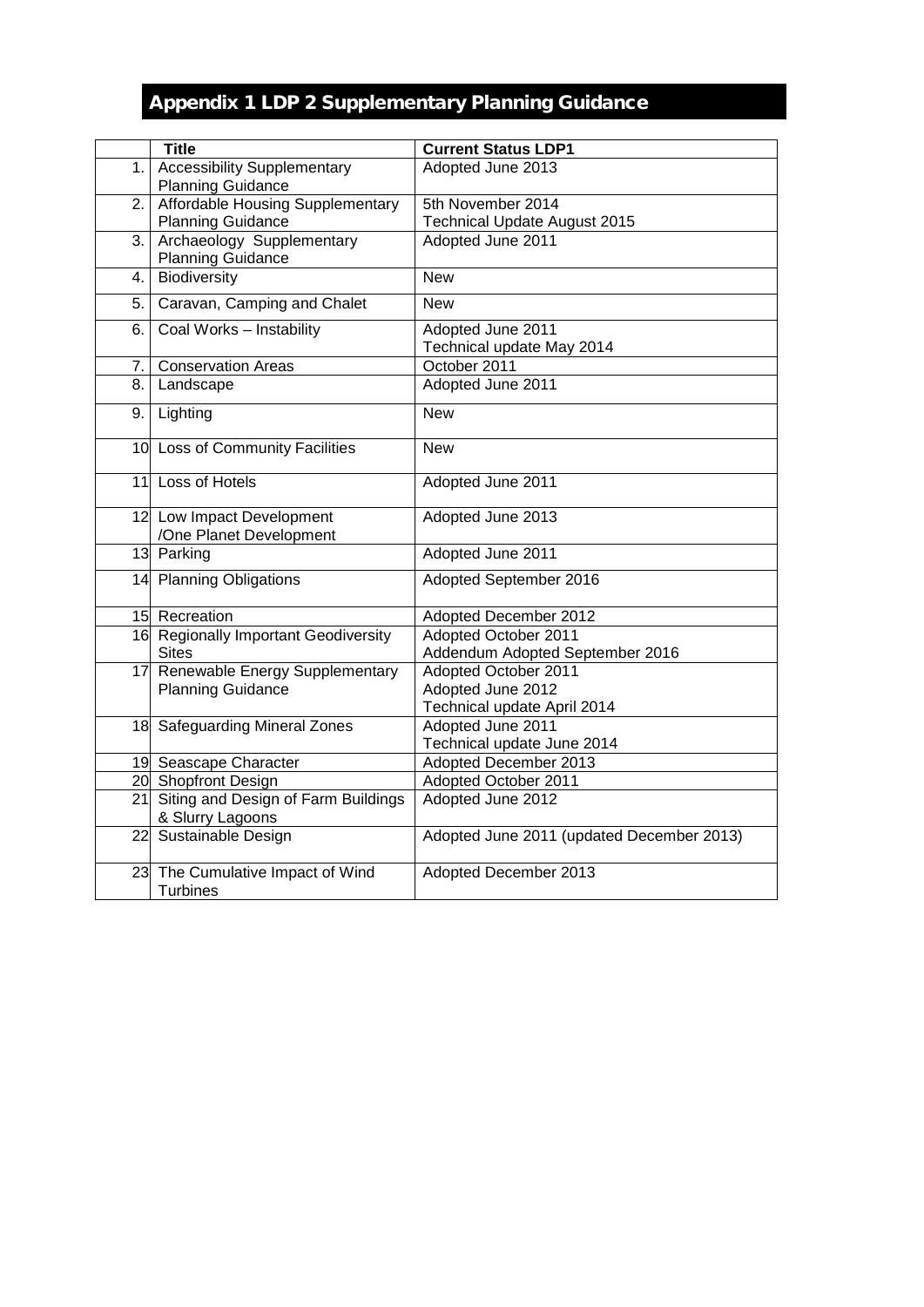### Session 1 – Plan Preparation and Strategy

| Representor                   | <b>Change sought</b>                                     | Why NPA do not                                       |
|-------------------------------|----------------------------------------------------------|------------------------------------------------------|
|                               |                                                          | think this is a sound                                |
|                               |                                                          | approach                                             |
| Pembrokeshire                 | <b>Inclusion of Candidate Site</b>                       | See Authority Response                               |
| County                        | No. 112 Brynhir Tenby                                    | pages 99 to 103.                                     |
| Council                       |                                                          | <b>Consultation Report</b><br>NPA <sub>17</sub>      |
| 2708/07                       |                                                          | <b>Test 3 Deliverability</b>                         |
|                               |                                                          | issues.                                              |
| 2708/13                       | See representation in NPA19.                             | See across.                                          |
|                               | Deposit Representations and<br><b>Authority Response</b> | Test 2 in terms of the                               |
|                               |                                                          | appropriateness of the                               |
|                               |                                                          | amendment suggested<br>for the locality.             |
|                               |                                                          |                                                      |
| Marloes & St<br><b>Brides</b> | See representation in NPA19.                             | See across. Test 1 in                                |
| Community                     | Deposit Representations and<br><b>Authority Response</b> | terms of compliance with<br>national planning policy |
| Council                       |                                                          | and guidance would be                                |
|                               |                                                          | the issue of concern for                             |
| 2897/4                        |                                                          | the Authority.                                       |
| 2897/15                       | See representation in NPA19.                             | See across. Test 1 in                                |
|                               | Deposit Representations and                              | terms of compliance with                             |
|                               | <b>Authority Response</b>                                | national planning policy                             |
|                               |                                                          | and guidance would be<br>the issue of concern for    |
|                               |                                                          | the Authority regarding                              |
|                               |                                                          | reducing densities.                                  |
| 2897/19                       | See representation in NPA19.                             | See across. Test 1 in                                |
|                               | Deposit Representations and                              | terms of complying with                              |
|                               | <b>Authority Response</b>                                | national planning policy<br>requirements.            |
| 2897/31                       | See representation in NPA19.                             | See across.                                          |
|                               | Deposit Representations and                              |                                                      |
|                               | <b>Authority Response</b>                                |                                                      |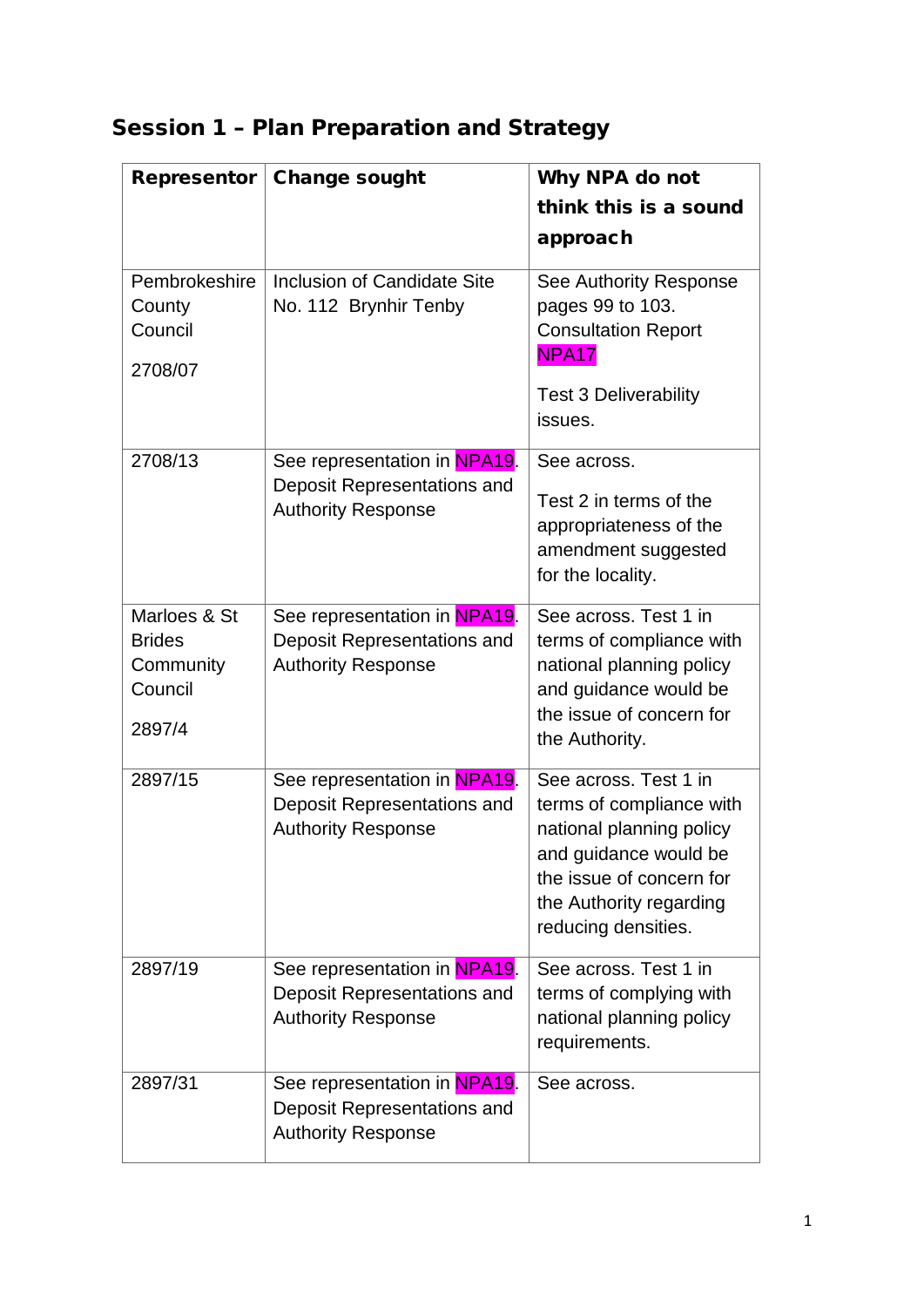| Representor           | <b>Change sought</b>         | Why NPA do not             |
|-----------------------|------------------------------|----------------------------|
|                       |                              | think this is a sound      |
|                       |                              | approach                   |
| 2897/32               | See representation in NPA19. | See across.                |
|                       | Deposit Representations and  |                            |
|                       | <b>Authority Response</b>    |                            |
| 2897/33               | See representation in NPA19. | See across, No             |
|                       | Deposit Representations and  | replacement wording is     |
|                       | <b>Authority Response</b>    | provided.                  |
| 2897/35               | See representation in NPA19. | See across.                |
|                       | Deposit Representations and  |                            |
|                       | <b>Authority Response</b>    |                            |
| 2897/37               | See representation in NPA19. | See across                 |
|                       | Deposit Representations and  |                            |
|                       | <b>Authority Response</b>    |                            |
| <b>St Davids City</b> | A comment not asking for a   | See across                 |
| Council               | change.                      |                            |
| 2910/12               |                              |                            |
| 2910/24               | See representation in NPA19. | Test 2 in terms of clarity |
|                       | Deposit Representations and  | and focus are the issues   |
|                       | <b>Authority Response</b>    | of concern.                |
| 2910/25               | See representation in NPA19. | Test 3 regarding           |
|                       | Deposit Representations and  | deliverability of sites as |
|                       | <b>Authority Response</b>    | suggested.                 |
|                       |                              | Test 2 regarding the       |
|                       |                              | appropriateness of a       |
|                       |                              | particular solution for    |
|                       |                              | traffic management is an   |
|                       |                              | issue for the Authority.   |
| 2910/26               | See representation in NPA19. | Test 2 in terms of clarity |
|                       | Deposit Representations and  | and focus are the issues   |
|                       | <b>Authority Response</b>    | of concern.                |
| 2910/27               | See representation in NPA19. | See across.                |
|                       | Deposit Representations and  |                            |
|                       | <b>Authority Response</b>    |                            |